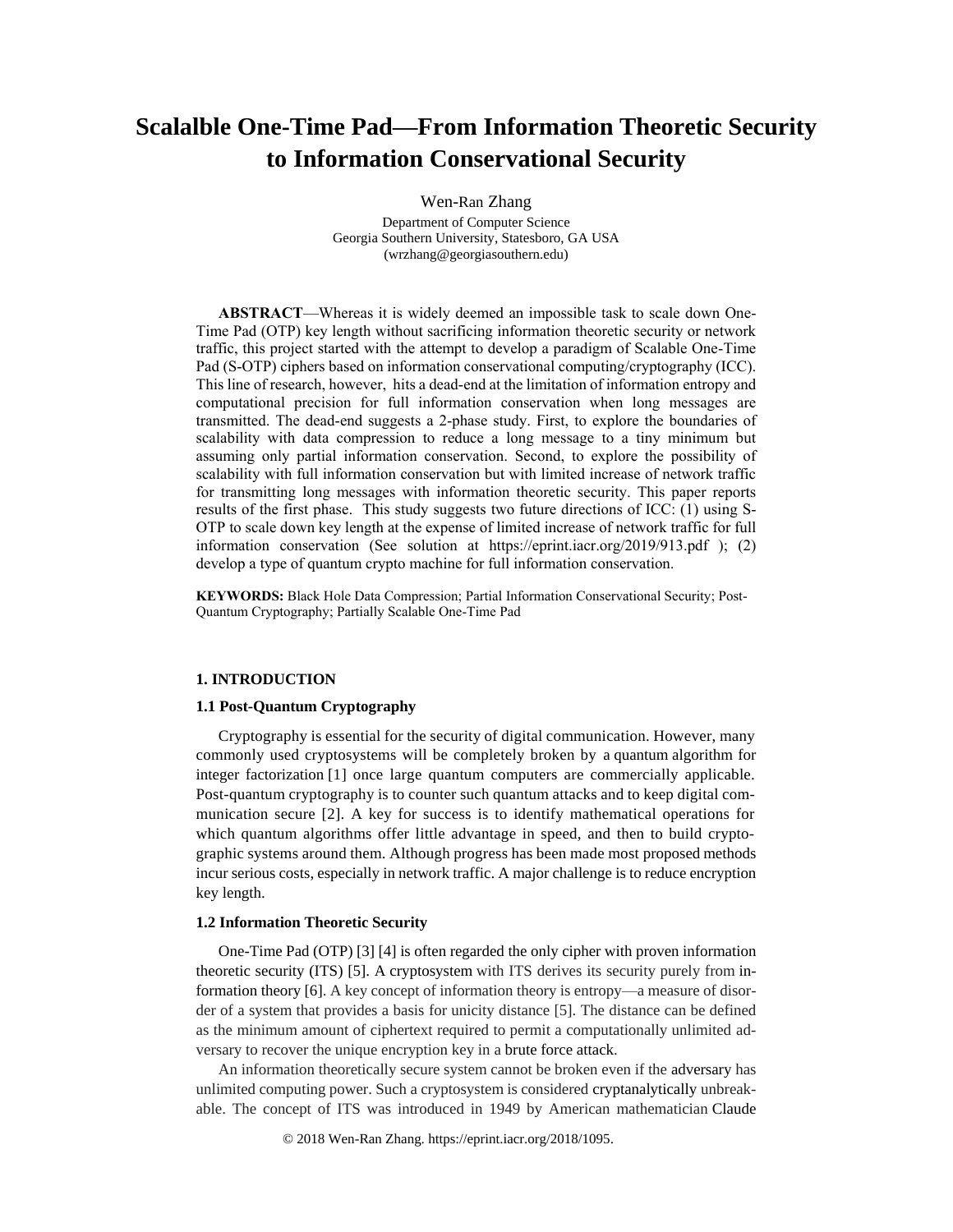Shannon, the inventor of information theory, who used it to prove that the OTP cipher was secure [5]. ITS bas been used for the most sensitive communications, such diplomatic and high-level military communications to counter the great efforts enemy governments expend toward breaking them.

OTP can now be used together with quantum key distribution (QKD)—a well-developed application of quantum cryptography. QKD uses quantum communication to establish a shared key between two parties— sender Alice and receiver Bob. The key is then shared. If a third party Eve tries to eavesdrop on the communication between Alice and Bob, the quantum communication will fail for security protection [8]. Once the key is established, it is typically used as a symmetric key for digital communication such as using OTP. Since OTP is quantum proof to quantum factorization, it is a good candidate for postquantum cryptography [2]. Unfortunately, the key requirement of equal or greater length than the original message hinders the general application of OTP even though QKD is a well-developed partner technology. As a result, OTP is generally limited at present time to transmitting relatively short messages with high security requirement.

#### **1.3 Information Conservational Security**

History shows that, when Shannon invented OTP in 1946 [6], the first computer was not out yet. Since then, computing theory and technology have advanced beyond anyone's imagination. Although it was proven [5] that any cipher with the perfect secrecy property must use keys with effectively the same requirements as OTP keys, these proofs, however, did not take later computing theories and technological development into consideration. For instance, when entropy became a key concept in information theory, information conservational computing/cryptography (ICC) with quantum intelligence [9,10,11,12] was not incepted yet. On other hand, before the first computer was put on the drawing board, IEEE binary64, 128, and 256 double-precision floating-point format for a wide dynamic range of numeric values was unimaginable. The wide dynamic range makes equilibrium-based ICC practical and opened the possibility of OTP scalability with partial or full information conservation and limited traffic increase.

With the new theoretical and technological advances, the information conservational approach to security attempts to incorporate holistic and set-theoretic data compression into OTP as an extension to information theoretic security. In this approach, a *partially scalable one-time pad* (S-OTP) cipher does not attempt to falsify Shannon's theorem, it bypasses the assumptions of the theorem by reducing the message length to be enciphered with black-hole-like information conservational data compression but still enable the sharing of holistic information such as document size, structure, and perhaps digest. This type of data compression is named black hole data compression (BHDC).

Cryptosystems often compress the plaintext before encryption for added security. When properly implemented, compression greatly increases the unicity distance [5] by removing patterns that might facilitate cryptanalysis. However, many ordinary lossless compression algorithms produce headers, wrappers, or other predictable output that might instead make cryptanalysis easier. Thus, cryptosystems must utilize compression algorithms that can hide these predictable patterns. BHDC is used to explore some limits.

Now we have the question: *Can S-OTP really make OTP partially scalable through BHDC?*

#### **1.4 Approach and Organization**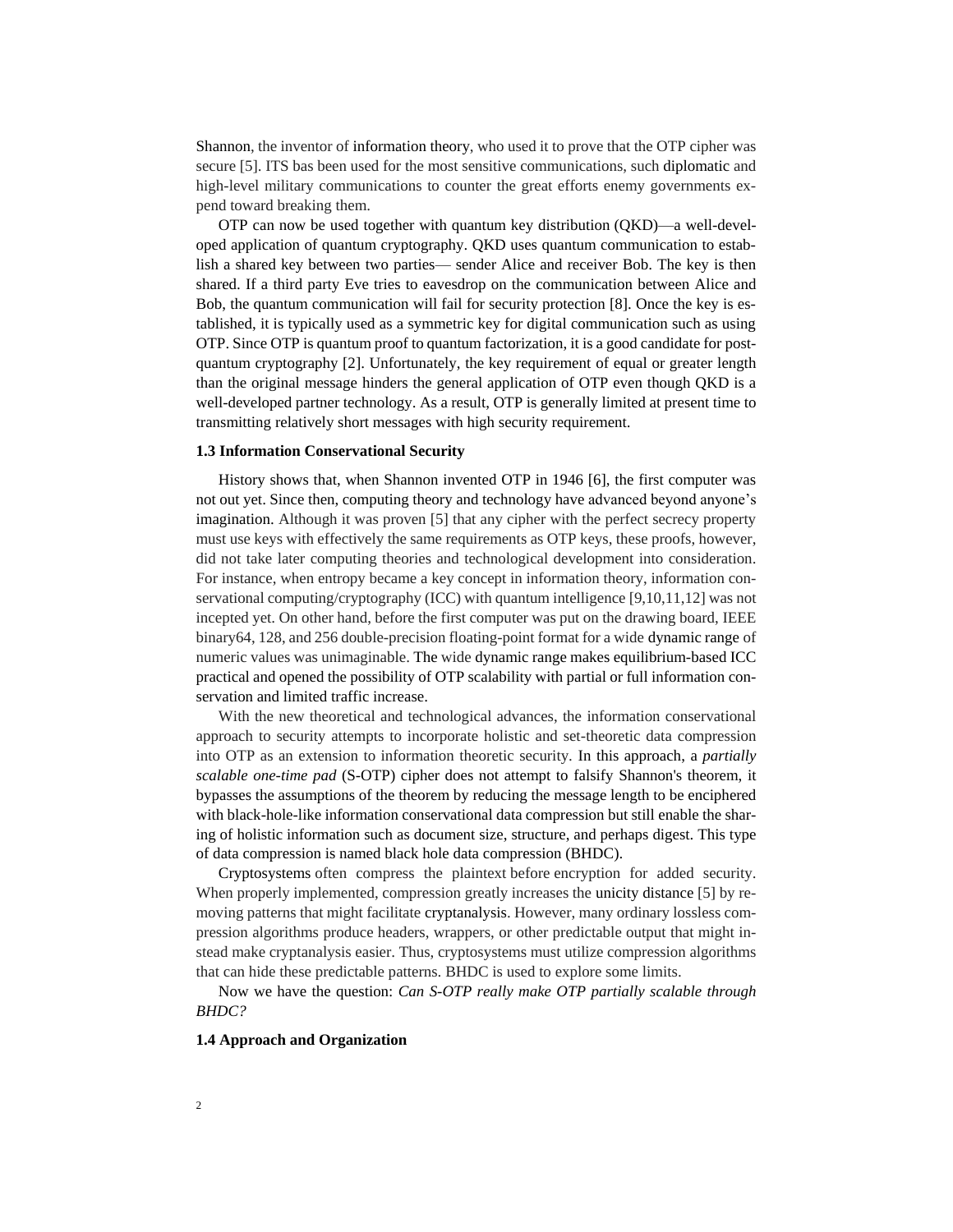This paper presents S-OTP based on BHDC to explore some boundary assuming only partial or minimum information conservation. It is shown that, with ICC, BHDC can compress a large data set to a tiny minimum with partial information conservation. In this way, S-OTP makes OTP keys much shorter Partial information conservational security conditions are established. Quantum-fuzzy collective precision is proposed. Quantum machinery development of S-OTP is briefly discussed. In general, some boundaries are explored for future study.

This paper is organized in five sections. Section II presents the theoretical basis with illustrations BHDC and S-OTP. Section III examines some optimization of the S-OTP paradigm. Section IV presents an architectural design of S-OTP quantum dream machinery. Section V draws a few conclusions and identifies a number of major theoretical and practical challenges.

# **2 THEORETICAL AND METHODOLOGICAL FORMULATION WITH IL-LUSTRATION**

#### **2.1 Theoretical Formulation**

It is shown [3] [4] that an OTP cipher is information theoretically secure and unbreakable [5] [6] provided that the message to be ciphered is unknown to attackers, and a cipher key meets *the four conditions of OTP:* (a) truly random; (b) never reused; (c) kept secret from all possible attackers; (d) of equal or greater length than the message. Based on the four security conditions, we consider the scalability and partial scalability of OTP.

**Definition** 1a. *Information conservational transformation* (ICT) is referred to as a set of set-theoretic mathematical functions that forms an transformation T to transform the bit pattern of a long message in form  $F_1$  to another pattern in form  $F_2$  systematically such that there exists a reverse transformation T' that can fully recover  $F_1$  from  $F_2$  without information loss. Formally we have:  $T(F_1)$ :  $F_1 \rightarrow F_2$  such that  $\exists T$ ' and  $T'(F_2)$ :  $F_2 \rightarrow F_1$ . *Partial information conservational transformation* (PICT) is referred to as a set of set-theoretic mathematical functions that forms an transformation T to transform the bit pattern of a long message in form  $F_1$  to another significantly shorter pattern in form  $F_2$  systematically such that there exists a reverse transformation T' that can partially or minimally recover  $F_1$  from  $F_2$ . Formally we have:  $T(F_1)$ :  $F_1 \rightarrow F_2$  such that  $\exists T'$  and  $T'(F_2)$ :  $F_2 \rightarrow F_3$ , where  $F_1 \cap F_3$  results the partially reserved information including document size and structure. (Note: PICT is part of ICT.)

**Definition 1b.** *Scalability* is referred to as using ICT once or multiple times systematically to transform a long message or large data set into one or a series of short forms such that cipher keys are reduced to a minimum for enciphering the short forms as OTP pads for secure transmission. In this case, An OTP pad is called a scalable OTP (S-OTP) pad. When PICT is used an S-OTP pad is called partially scalable. In S-OTP, a key is assumed reusable if the reuse can be concealed in another unbreakable S-OTP pad.

Based on Definitions 1a and 1b, we extend *information theoretic security* (ITS) of OTP to *information conservational security* (ICS) of S-OTP and *partial information conservational security* (PICS).

**Definition 2a**. An S-OTP cipher is said having ICS if full ICT is used. An S-OTP cipher is said having PICS if PICT is used.

**Definition 2b.** Given  $0 < i < N$ , a *minimum length form* is a message form  $F_x = (X, \{x_i/X\})$ that cannot be further reduced in binary length through ICT/PICT in theory. An *absolute minimum length form* is the minimum form when  $N = 2$ .

It could be argued that S-OTP is just OTP plus data compression, and there is nothing new. The counter argument is that: (1) Information conservation or preservation has been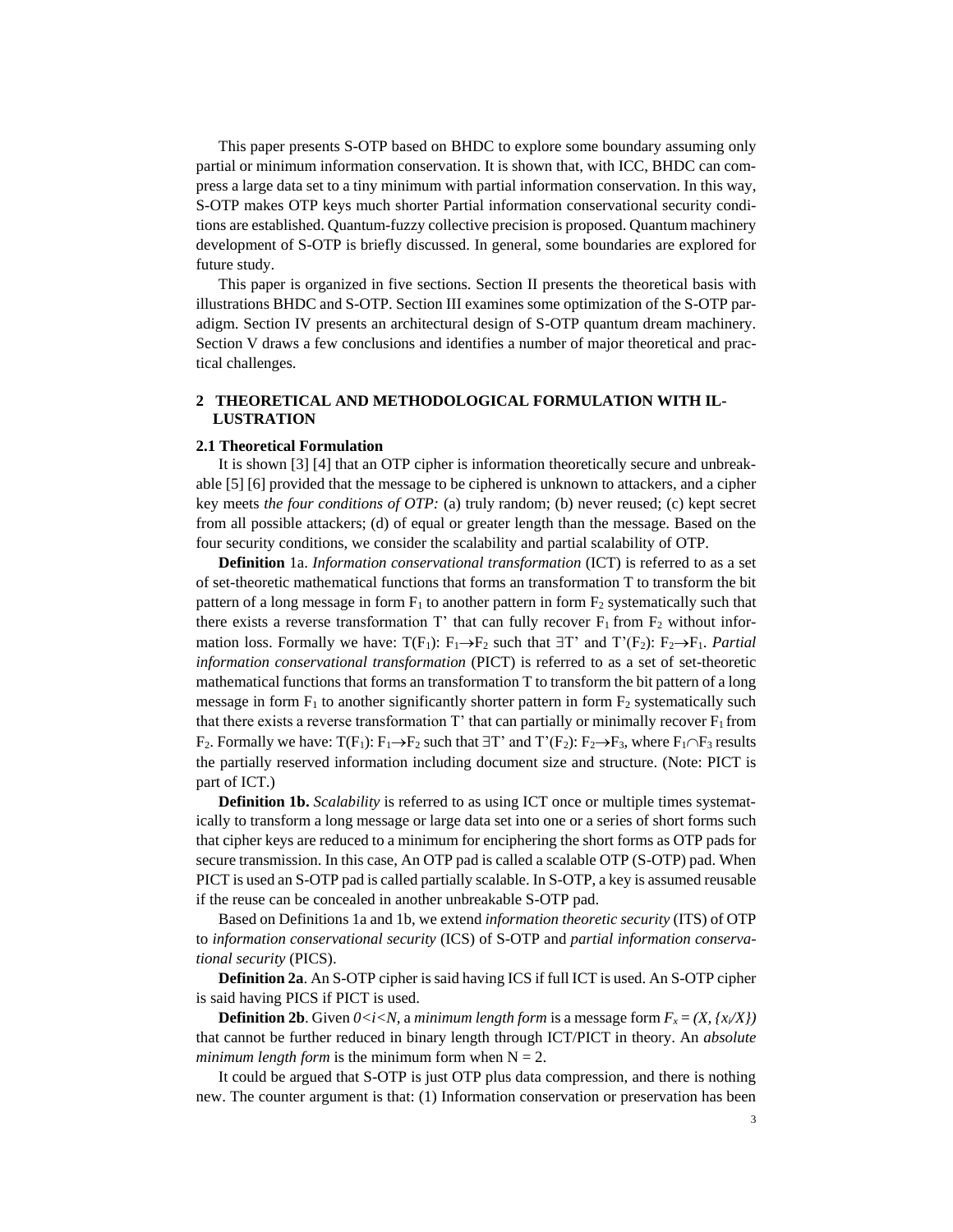a long sought goal in physics and information theory without a breakthrough until recently [11,12]; (2) The key length problem of OTP has been a well-known long standing impasse; (3) ICS is essentially information theoretic in nature that qualifies to be a systematic extension to ITS for further research [9,10].

The inception of ICS accounts for the new development in computing technology. Double precision floating-point format of IEEE binary64, 128, or 256 is used as a technological basis for analysis that was not available when information theory was initially developed [6].

**Theorem 1a (Possibility Theorem).** PICT for PICS is possible based upon OTP and IEEE binary64, 128, or 256. Formally, let *{x}* be the data set of a long integer *L* representing a sufficiently long message divided into sections, some set  $\{x_i\}$ ,  $0 \le i \le N$ , exists such that  $(X, \mathcal{X})$  $(x_i/X)$  is significantly shorter than the long integer *L*, where  $X = \sum_i x_i$  is a math summation (not XOR), and  $\{x_i/X\}$  a percentage distribution. However, The original message L can only be partially recovered from  $(X, \{x \mid X \})$  due to the limitation of double precision and information loss.

*Proof. To show possibility, let L=16K bits divided into 32 of 512-bit sections or integers {xi},*   $0 \le i \le 32$ . That would leads to one 64, 128, or 256-bit double floating point summation  $X = \sum_i x_i$  and *32 of 64, 128, or 256-bit percentage distributions {xi/X}, respectively, total 8K+256, 4K+128, or 2K+64 bits vs. 16K, a nearly 2-4-8-fold reduction of key length and network traffic. This could be further hierarchically scaled (reduced) to a minimum form or until the pair (X, {xi/X}) is short enough to be randomized and enciphered with a significantly shorter key. Thus, ICS is achievable. However full information conservation is achievable only when the message length is in the range of the effective digits for precision limited by double precision floating point formal of IEEE binary64, 128, or 256, but not achievable in general.* (Note: Since a possibility theorem is not an optimality theorem, a generic example is sufficient for its proof. However, the possibility opened the door to partial scalability of OTP.) ∎

**Theorem 1b (Minimum Length Theorem).** For any message in an intermediate PICT transformation, given the number of data divisions N, *a minimum length* form  $F_x = (X,$  $\{x_i \mid X_i \in \mathbb{R}^d\}$  exists in theory where *length(X)* = *length(x<sub>i</sub>* $\{X\}$ —one double precision floating point *number length,*  $0 \lt i \lt N$ *. An absolute minimum length* also exists in theory, which equals *length(three double precision floating point numbers),* that would be 192, 384, or 768 bits for IEEE binay64, 128, and 256, respectively.

*Proof.* Given any PICT T, we must have a form in length  $F_x = (X, \{x \mid X\})$ , 0<i<N, such that at *certain point we must have*  $T(F_x): F_x \to F_y$  *and length(F<sub><i>x*</sub>) = length(F<sub>*x*</sub>) because (1) given 0<i<N, *length(* $\{x_i/X\}$ *) is irreducible; (2) if length(X)*  $\leq$  *length(one double precision floating point number) it becomes irreducible either. Then we must have an absolute minimum length for N, where one double precision floating point number is for the summation, two are for the distribution in double precision floating point format, that would be three of them.* ∎

**Theorem 1c (Reachability of Minimum).** Given the number of data divisions  $N \geq 2$ , a minimum or absolute minimum length form can be reached through a recursive PICT  $T(T(X))$  if sufficient computational power is available.

*Proof. It follows from the proof of Theorem 1b.* ∎

We name the above type of data compression *Black Hole Data Compression* (BHDC) for its ability to reach a condensed tiny minimum with recursive partial information conservational transformation. BHDC is fundamentally different from other lossless and mathematical data compressions widely used in computer coding and zip technologies, which are based on information theoretic modeling for near optimal character coding but cannot reach a holistic condensed tiny minimum with partial information conservation. Similarly, a data decompression process of BHDC can be named big bang information recovery (BBIR) recover the minimal partially reserved information.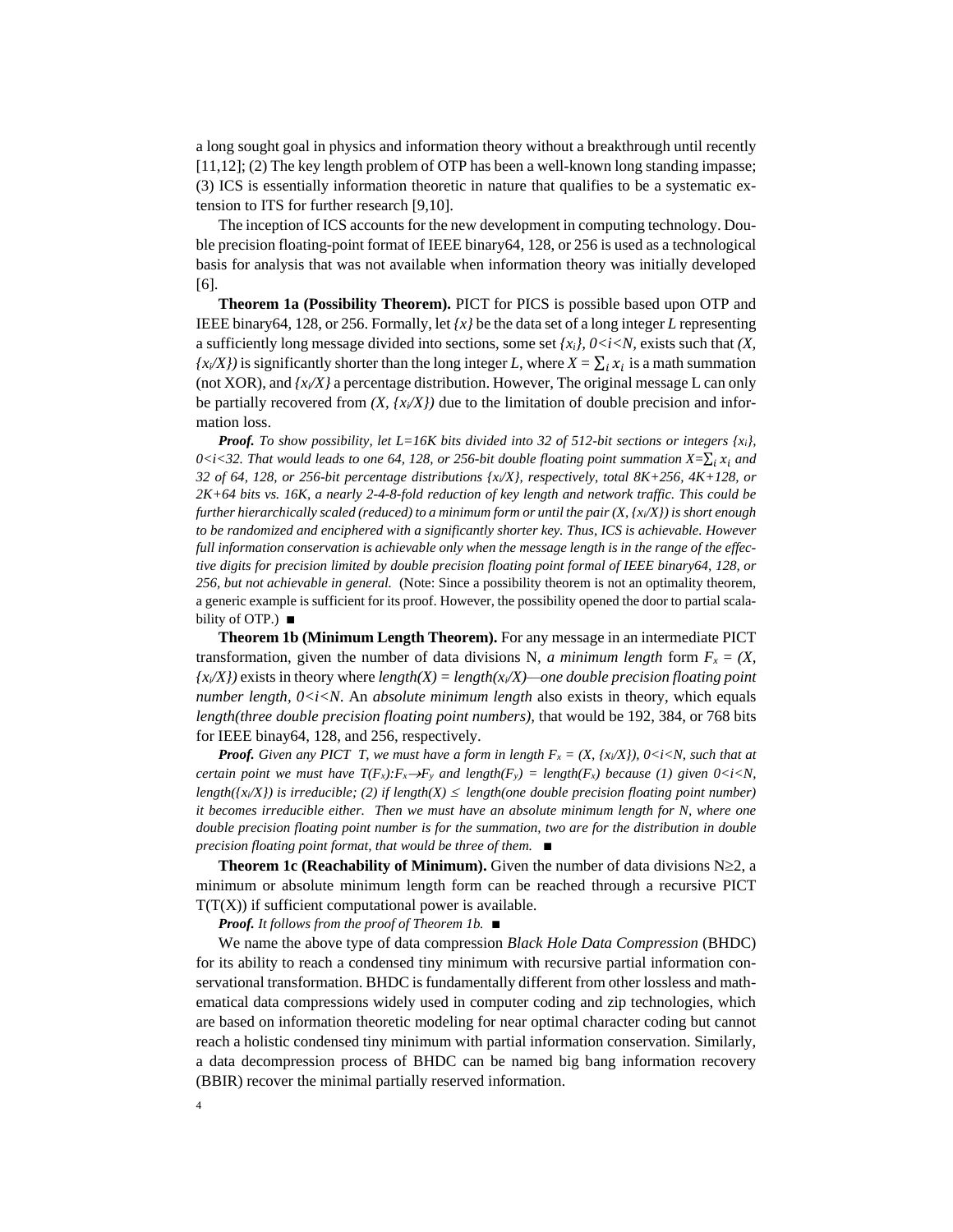**Theorem 1d (Randomization Theorem).** A bit pattern *L* with a tiny minimum number of bits resulted from BHDC can always be randomized with another bit pattern *R* in limited length for enhanced unicity distance regardless of any header, wrapper, or other predictable output in *L*.

*Proof. It follows from the commonsense that, if L is a tiny minimum, a small number of random bits in R can be inserted into L as paddings for enhanced unicity distance. Thus, any necessary headers, wrappers, or other predictable output can be randomized before the text is enciphered that, otherwise, would be patterns facilitating cryptanalysis by attackers in a brute force attack [5]. The paddings can be removed by a receiver based on a key (e.g. Key code 0101080302R2 stands for "Pad 1 random bit at the beginning and insert 1 random bit for every 8 bits after bit position 3, then pad 2 random bits at the end. Repeat the padding with double distance that is: Pad 1 random bits at the beginning and insert 1 random bits for every 8 bits after bit position*  $3 \times 2 = 6$ *, then pad 2 random bits at the end.")* ∎

#### **2.2 Method1: Add, Divide, and Conquer**

The rationale of S-OTP is that, given an unsigned big integer *L* representing the long message or large data item *D* to be transmitted, *L* can be divided into a set of shorter long integers  $\{x_i\} = x_1, x_2, \dots, x_i, \dots, x_n$  representing sectors or sections of *D* to be transmitted. The summation  $X = x_1 + x_2 + ... + x_i + ... + x_n$  can be obtained which could be represented as a long integer or a floating-point decimal much shorter than *L* to transmit. The set of percentage distribution  $\{x_i/X\}$  is a type of most primitive information conservational key that can be encrypted and transmitted together with *X* in ciphertext for recovering  ${x_i}$  to *L* and then *D* in the receiver side. This leads to S-OTP-Method1—a one key cipher.

#### **S-OTP1-Method1**

Assume sender Alice and receiver Bob share a private key K distributed through QKD.

#### *Part I. Encryption*

**Step 1**. Let math summation  $X = \sum_i x_i$  (not XOR).

**Step 2**. Calculate percentage distribution *{xi/X}*;

**Step 3**. Encrypt the text  $U = \{X, \{x \mid X\} \}$  with one key *K* to ciphertext  $E = K \oplus U$  where  $\oplus$  is *XOR* (not math summation).

**Step 4**. Alice Transmits *E* to Bob.

#### *Part II. Decryption*

**Step 1**. Use *K* to decipher *E* to obtain *X and {xi/X};*

**Step 2.** Use  $\{x_i/X\}$  to decrypt the summation *X* and recover  $\{x_i\}$ ;

**Step 3**. Recover transmitted message from *{xi}* with concatenation.

# **2.3 Illustration of S-OTP1-Mehrod1**

Assuming the plaintext data *D* to be transmitted is represented by the big integer  $L =$ *1048549998213983988*, we divide *L* into the three sections *1048549, 998213, and 983988.*  Assume sender Alice and receiver Bob share a private key K distributed through QKD.

### **Part I - Encryption**

- *(1) Let x<sup>1</sup> = 1048549, x<sup>2</sup> = 998213, x<sup>3</sup> = 983988, and*
- *(2) X = x<sup>1</sup> + x<sup>2</sup> + x<sup>3</sup> = 3030750;*
- *(3) Calculate percentage distribution {xi/X}={34.5970%, 32.9362%, 32.4668%};*
- *(4) Encrypt the plaintext U={3030750, {34.5970%, 32.9362%, 32.4668%}} to result in ciphertext*   $E=K\oplus U$ ;
- *(5) Transmit E to Bob;*

# **Part II - Decryption:**

- *(1) Use K to recover U={3030750, {34.5970%, 32.9362%, 32.4668%}};*
- *(2) Use U to recover x1=1048549, x2=998213, and x3=983988;*
- *(3) L = concatenate(x1, x2, x3) = 1048549998213983988;*
- *(4) Recover D from L.*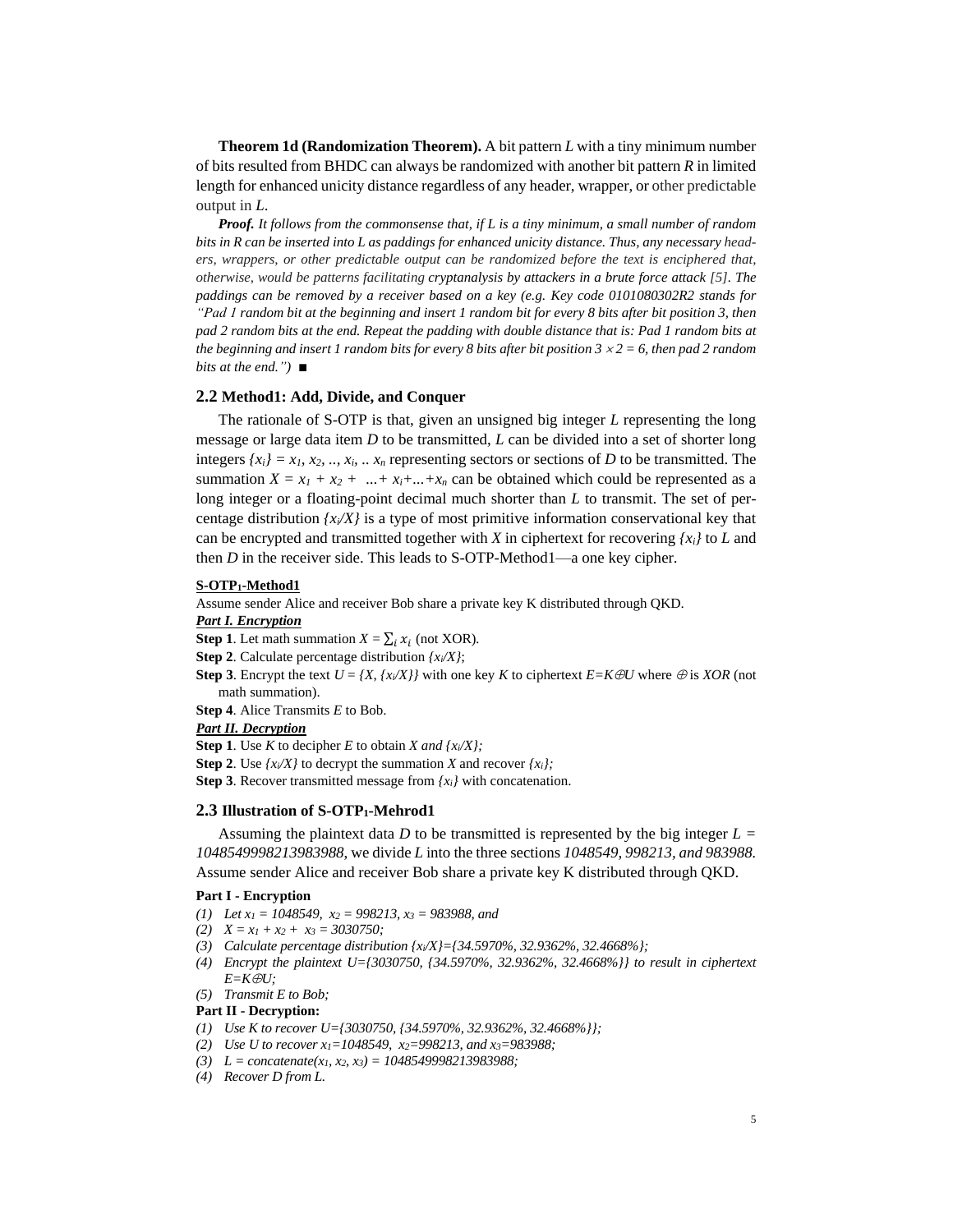It can be argued that  $S-OTP_1-Mehrod1$  does not reduce the key length. The counter argument is that, as a simple example the illustration is already in a minimum form. It does not really need S-OTP because a single OTP is sufficient. As proven in Theorem 1, S-OTP does reduce key length the same way with sufficiently long dada sections for partial information conservation. The problem is precision*.*

# **2.4 Method2—ICC with Collective Precision**

Percentage distribution has its own limitation due to sequential computation. When the math summation gets huge that is usually the case, the precision of a single percentage will be a problem. The computation of such a percentage can be avoided with the massive parallel collective precision property of ICC [9,10]. In ICC a big total can be divided into many subtotals or integers representing data sections. If each subtotal is further divided into bipolar import-export values, each can be normalized by its corresponding column subtotal. A information conservational matrix can then be derived through column-major normalization for massive parallelism and collective precision without using the grand total.

ICC is made achievable with bipolar fuzzy sets [13-17]. Bipolar fuzzy set theory forms an equilibrium-based mathematical abstraction—a set theoretic or information theoretic extension to fuzzy set theory [18]. It is a generalization of truth-based computing which can still be used freely as long as equilibrium conditions are not violated. Bipolar fuzzy set theory was once rescued by Zadeh [19].

In this subsection, we show an ICC example. We then examine and explain the properties of the example in next two subsections. A key concept in ICC is an information conservational bipolar matrix *M*. With *M* an energy or information total or summation can be decrypted through equilibrium-based rebalancing to result in all the subtotals in parallel with percentage distribution built into *M*. This makes it possible to develop digital or quantum machinery with massive parallelism in collective precision that is not achievable with linearly normalized percentage distribution.

*M* consists of bipolar elements. The energy and/or information of a bipolar (importexport) element or variable  $x = (a, b)$  is defined as the length of a bipolar interval where a is negative and b positive.

**Energy of x:**  $\varepsilon |x| = \varepsilon |a, b| = b - a = |a| + |b|.$  (1)

For instance,  $\varepsilon$ /(-2.5, 3.5)/=3.5-2.5=2.5+3.5=6.

A 3-partner US-China-EU trade example is used to illustrate the basic idea of ICC with collective precision. First, the 3-parners' bipolar import-export data for 2014 are shown in **Fig. 1a** as a cognitive map (CM) in million Euros. The total energy/information in the trade scenario is characterized by the total import/export

 $|\mathcal{E}|(-3030750, +0)| = \mathcal{E}(-0, +3030750)| = 3030750.$ 

Using collective bipolar interaction in ICC, accurate calculation can be carried out with the bipolar quantum cellular automaton (BQCA)  $E(t+1) = M \times E(t)$  based on a columnmajor normalized bipolar cognitive map matrix *M* that does not need the calculation of percentage distribution. (Note: The illustrations in this paper are in fix-point format for readability. In real computing, they are in floating-point format.)

In this ICC example  $E(1)$  is the transpose of the initial bipolar column vector with certain total energy/information. A cognitive map  $(CM)$  *C* is referred to as a bipolar or unipolar conceptual graph or an import/export network. *M* is obtained with column-major normalization of an i/o-consistent interactive CM in which all elements are directly or indirectly interrelated. In this example,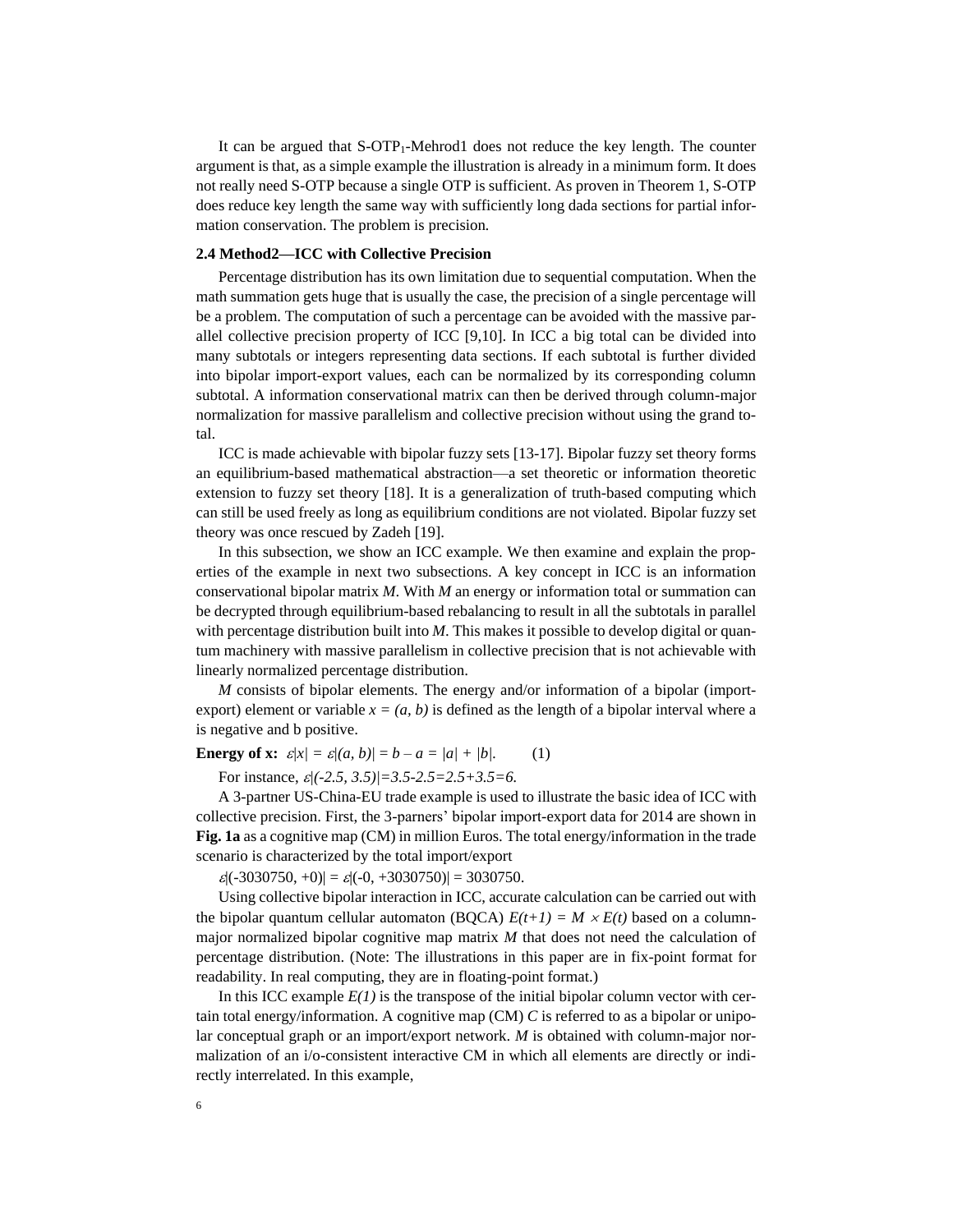| $C(t) = \begin{bmatrix} (0,0) & (-420,079,+111,308) & (-311,035,+206,127) \\ (-111,308,+420,079) & (0,0) & (-164,777,+302,049) \\ (-206,127,+311,035) & (-302,049,+164,777) & (0,0) \end{bmatrix}.$    |  |  |
|--------------------------------------------------------------------------------------------------------------------------------------------------------------------------------------------------------|--|--|
| $M = normalize(C^{T}(t)) = \begin{bmatrix} (0.0000.000) & (-0.1120.421) & (-0.2090.316) \\ (-0.4010.106) & (0.0000.000) & (-0.3070.167) \\ (-0.2970.197) & (-0.1650.303) & (0.0000.000) \end{bmatrix}$ |  |  |

Equilibrium-based rebalancing is illustrated in **Fig. 1b** and curved in **Fig. 1c**. **Fig. 1d**  verifies such rebalancing with sequential computing. **Fig. 1e** shows 200% is balanced to a perfect percentage distribution built in *M*. Thus, matrix *M* can be deemed the encryption of a percentage distribution*.* 

While sequential computing does not support parallel processing, equilibrium-based rebalancing can balance a total to a perfectly equilibrium state with percentage distribution coded in *M* in an iterative and massively parallel process without the need for individual percentages. Although a perfect equilibrium-state may be neither practical nor desirable in economics, equilibrium-based rebalancing provides a new approach to post-quantum cryptography. Most importantly, it finds a way for quantum-fuzzy collective precision.



**Figure 1. (a) Bipolar CM of 2014 US-China-EU trade (in Million Euros); (b) Rebalancing of total import/export to an equilibrium state; (c) Curves of the rebalancing; (d) Digital computing; (e) Quantumfuzzy rebalancing of 200%**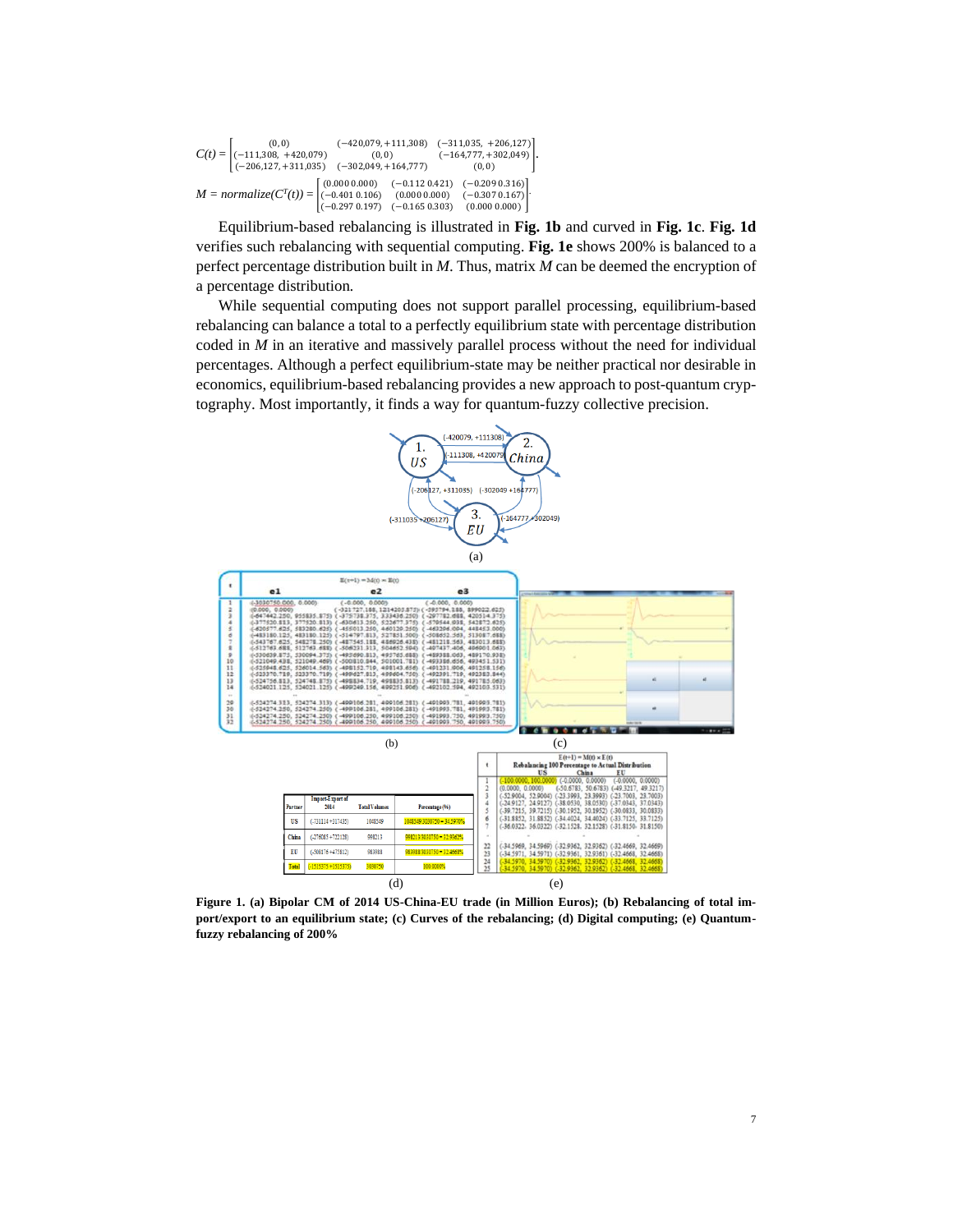#### **S-OTP1-Method2**

*Assume key K<sup>1</sup> is shared by sender Alice and receiver Bob through QKD.*

# *Part I. Encryption*

- *Step 1. Data Transformation. Given binary data D to be transmitted, let the unsigned integer number set*  $\{di\} = \{d_1, d_2, ..., d_i, ..., d_n\}$ , represent the data sections of D. Let the sum  $X = d_1 + d_2 + ... + d_i$ ...+ *dn.*
- *Step 2. Bipolar Cognitive Mapping. Construct an i/o-consistent BCM C based on {di} such that {di} is decomposed into an unbalanced relational data set*  $\{e_{ij}\} = \{(e_{ij}, e_{ij}^+) \}$  where each bipolar link weight  $e_{ij} = (e_{ij}, e_{ij}^+)$  and  $|di| = \sum_j |\varepsilon| e_{ij}$  (energy/information of row i) with ratio  $|e_{ij}|/|e_{ij}^+| > l$ , a *threshold for non-zero bipolar elements. Thus, {eij} forms a BCM C with total information X=*∑ | |*. (Note: C is not unique – an area of further research where bipolar linguistic fuzzy sets can be used for the optimization of l and C.)*
- *Step 3. Bipolar Energy/Information Normalization. Normalize C<sup>T</sup> (transpose of C) to an information conservational matrix M (a bipolar quantum-fuzzy logic gate (BQFLG) or a bipolar quantum-fuzzy cognitive map (BQFCM)) under the conditions of Eq. (3) such that the BQCA*   $E(t+1)=M \times E(t)$  is asymptotic to an equilibrium state [10,11].

*Step 4. Data Encryption. Use K<sub>1</sub> to encipher*  $U = \{X, M\}$  *to*  $E = U \oplus K_I = \{X, M\}$ *.* 

*Step 5. Transmit the pair E={X,M}'.*

# *Part II. Decryption*

*Step 1. Use K<sub>1</sub> to decrypt E to {X,M}; use K<sub>2</sub>.* 

*Step 2. Use M to decipher and depolarize X to recover {di};*

*Step 3. Recover D from {di} with concatenation.*

Applying S-OTP1-Method2 we have the decryption example in **Fig. 1**. The total information of the last row of **Fig. 1b** approximate to exactly the same result as that of S-OTP<sub>1</sub>-Mehrod1:

*d1=||(-731114, +317435)=1048549*;

*d2=||(-276085, +722128)=998213*;

*d3=||(-508176, +475812)=983988* 

*D=Concatenate(d1, d2, d3)=1048549998213983988*.

# **2.5 The Quantum Nature of Information Conservation**

Given an  $n \times n$  square bipolar interactive matrix M and an  $n \times I$  column bipolar vector *E(t)* such that  $E(t+1)=M \times E(t)$ , if  $\forall j$ , the absolute energy/information subtotal  $|\varepsilon_{col}/M_{\ast j}(t)|$ of each column *j* of *M* (but not necessarily each row) equals *1.0*, or *|εcol|M*∗*<sup>j</sup>(t)1.0,* M is defined as an information conservational bipolar quantum logic gate (BQLG) matrix or a bipolar quantum-fuzzy cognitive map (BQFCM) [9,16], and we must have the bipolar quantum cellular automata (BQCA):

 $\sqrt{\varepsilon/E(t+1)} = \sqrt{\varepsilon/(M \times E(t))} \equiv \sqrt{\varepsilon/E(t)}.$  (2)

Eq. (2) leads to a general-purpose BQCA theory – an equilibrium-based unification of matter and antimatter for ICC. Computationally, a BQCA can be regulated to achieve information conservation, regeneration, degeneration and oscillation. BQCA is thus a type of quantum-cellular model (**Fig. 2**). This leads to Method2 and the theory of ICC.

The transpose  $C^{T}(t)$  is used to obtain its column-major normalized BQLG matrix *M* for ICC. The normalization follows Eq. (3). An i/o-consistent CM can always be designed and normalized to *M* for a BQCA to be asymptotic to a bipolar equilibrium state even though some link weights are weaker and need more iterations (*t*) to be balanced. This property provides a basis for quantum and post-quantum cryptography.

$$
M(i,j) = (C^T(i,j))/\varepsilon_{coll}(C^T\varepsilon_j). \tag{3}
$$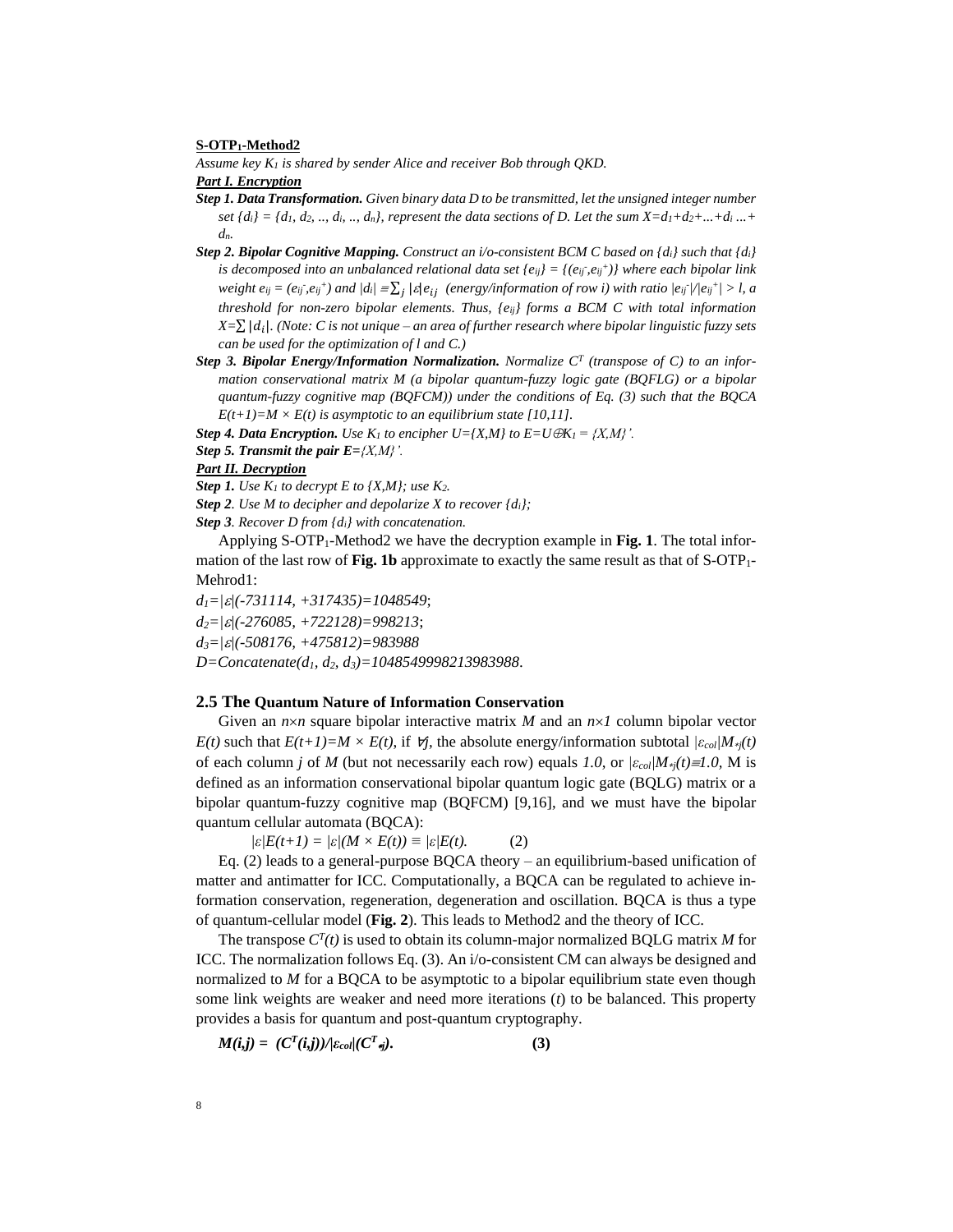

**Figure 2. A BQCA unification of matter and antimatter atoms (adapted from [11])**

In Eq. (3), the denominator  $|\varepsilon_{col}/(C^T)_i|$  denotes the absolute energy/information subtotal of column *j* in  $C^T$ . But the notation  $\frac{\partial c}{\partial x}$  /( $M_{ij}$ ) denotes the normalized absolute energy/information subtotal of column *j* of matrix *M*.

#### **2.6 The Digital Nature of S-OTP-Method2**

Notably, S-OTP-Method2 is based on bipolar equilibrium-based rebalancing**.** Bipolarity is a quantum feature that form the bipolar reality of negative-positive particles. The bipolar property, however, can be depolarized for digital cryptography.

A unipolar CM can be revealed from a bipolar one with depolarization. Since a bipolar representation is a generalization of unipolar representation and subsumes unipolar cases, all the elements of a polarized map can simply have zero negative energy/information which leads to the simplified CM as in Fig. 3 coded as a unipolar matrix  $C(t)$ —a positive relation that does not distinguish import and export with symmetrical subtotals.

Depolarization leads to a unipolar cipher named  $S-OTP_{IR1}$ -Method2 that is basically the same as  $S$ -OTP<sub>1</sub>-Method2 except using a positive *CM* and a positive matrix *M*. Fig. 3 shows a decryption example using  $S\text{-}OTP_{IR1}$ -Method2 where in the last row we have the same result as for the bipolar case.

*d1 = ||(-0, +1048549) = 1048549*; *d2 = ||(-0, +998213) = 998213*;  $d_3 = |\mathcal{E}|(-0, +983988) = 983988;$ 

*D = Concatenate(d1, d2, d3) = 1048549998213983988*.



**Figure 3. Information-conservational unipolar rebalancing: (a) depolarized CM; (b) Positive distribution; (c) Positive curve (scaled)**

## **2.7 Two Puzzles Explained**

(A) How can matrix  $C(t)$  in symmetry  $(C(t)(i,j)=C(t)(j,i))$  be used in cryptography? The answer is that, although matrix *C(t)* is symmetrical, a column-major normalized *M* can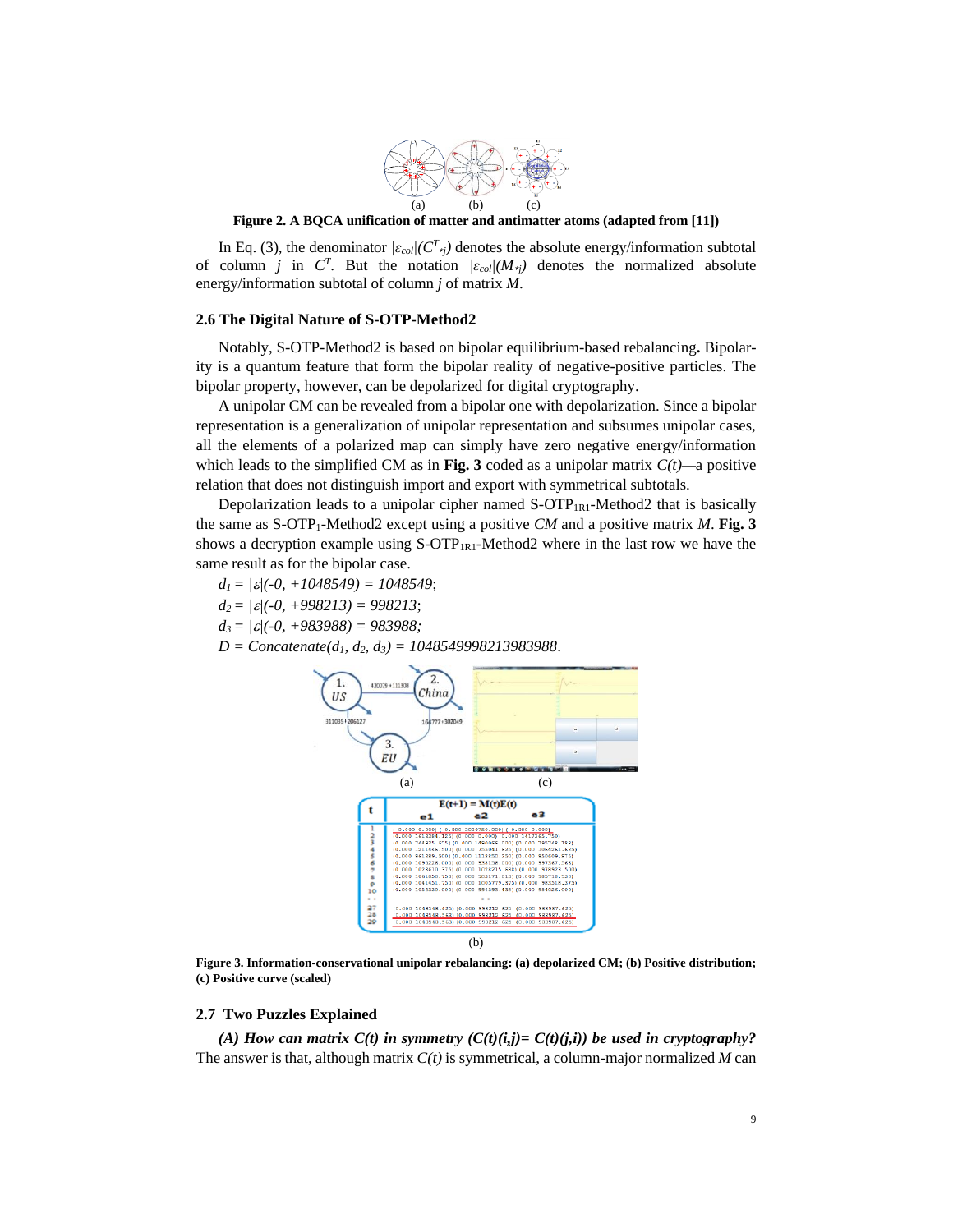be non-linear and asymmetrical because the normalization is by dividing its column subtotal of  $C^{T}(t)$  (data section subtotal), but not by the global total (corresponding to the overall summation). For instance,

|  | $C(t) = \begin{bmatrix} 0 & 531587 & 517162 \\ 531587 & 0 & 466826 \end{bmatrix};$ | $\begin{bmatrix} 531587 & 517162 \\ 0 & 466826 \\ 466826 & 0 \end{bmatrix}$ , $M = 1 \begin{bmatrix} 0.000 & 0.532 & 0.526 \\ 0.507 & 0.000 & 0.474 \\ 2 & 0.493 & 0.468 & 0.000 \end{bmatrix}$ |  |
|--|------------------------------------------------------------------------------------|-------------------------------------------------------------------------------------------------------------------------------------------------------------------------------------------------|--|
|  | $1517162$ 466826 0                                                                 |                                                                                                                                                                                                 |  |

where *C* is symmetrical but *M* is not. The non-linear asymmetrical property of *M* can be characterized with a set of linear equations. Let the three subtotals (or data sections) be *x*, *y*, and *z*, respectively, for the 3×3 matrix *M* we have  $m_{10} \times x - m_{01} \times y = 0$ ;  $m_{20} \times x - m_{02} \times z = 0$ ; *and m*<sub>21</sub> $\times$ y – *m*<sub>12</sub> $\times$ z = 0; and m<sub>*ij*</sub>  $\neq$  m<sub>*ii*</sub>. The set of equations have infinite number of solutions because all column coefficients of *M* correlate non-linearly with each other due to nonlinear normalization based on different local column subtotals. This is fundamentally different from percentage distribution where all percentages are normalized with a global total and linearly independent.

*(B) If a unipolar positive matrix is sufficient, why do we need a bipolar equilibriumbased matrix in cryptography?* There are three top answers to this question: (1) The universe consists of negative-positive particles. Without bipolarity, there would be no bipolar information conservation and bipolar quantum computing [9,10]. Thus, bipolarity leads to a quantum model compatible to digital computing (further discussed later). (2) A bipolar matrix avoids large denominators, doubles the number of elements in a unipolar matrix, doubles the parallel computing power, and doubles collective precision with equilibriumbased rebalancing (further discussed later). (3) Bipolarity is set-theoretically different from bilinearity or bijection [12]. One defines a 2-to-2 mapping of equilibrium-based non-linear bipolar dynamic entanglement with logically definable causality, another defines a 1-to-1 mapping without non-linearity, entanglement, and definable causality.

### **2.8 On the Security of Method1 and Method2**

Method1 is based on percentage distribution. It provides a basis for both theoretical analysis and practical development. The goal is to search for secure information conservational S-OTP ciphers by analyzing different approaches that may or may not be secure.

**Theorem 2a.** Under the conditions of Definition 2, S-OTP<sub>1</sub>-Method1 is information conservationally not secure.

*Proof. It follows from that the transmitted message consists of numerical meta data with fixed format. Such knowledge could potentially weaken the ITS of OTP.* ∎

Based on the Randomization Theorem (Theorem 5d), The above problem can be resolved by adding random bits to the metadata as paddings before the text being enciphered. The paddings can be removed when being decrypted by receiver. This is made possible with BHDC that can compress a long message to a tiny minimum such that sufficient random padding bits can be used for the randomization.

**Theorem 2b.** Under the conditions of Definition 2, S-OTP<sub>1</sub>-Method1 would have PICS provided that a sufficient number of random bits are inserted as paddings to the metadata to be enciphered and removed when being decrypted by the receiver. Full ICS is possible if all data items are within the limits for 100% computational precision.

*Proof. With the provision, the conditions of S-OTP as defined in Definition 2 remain either intact or partially intact.* ∎

The one key version  $(S\text{-}OTP_1)$  suggests that, two different keys  $(S\text{-}OTP_2)$  might be considered for an information conservational solution.

# **S-OTP2-Method1 and Its Revised Versions**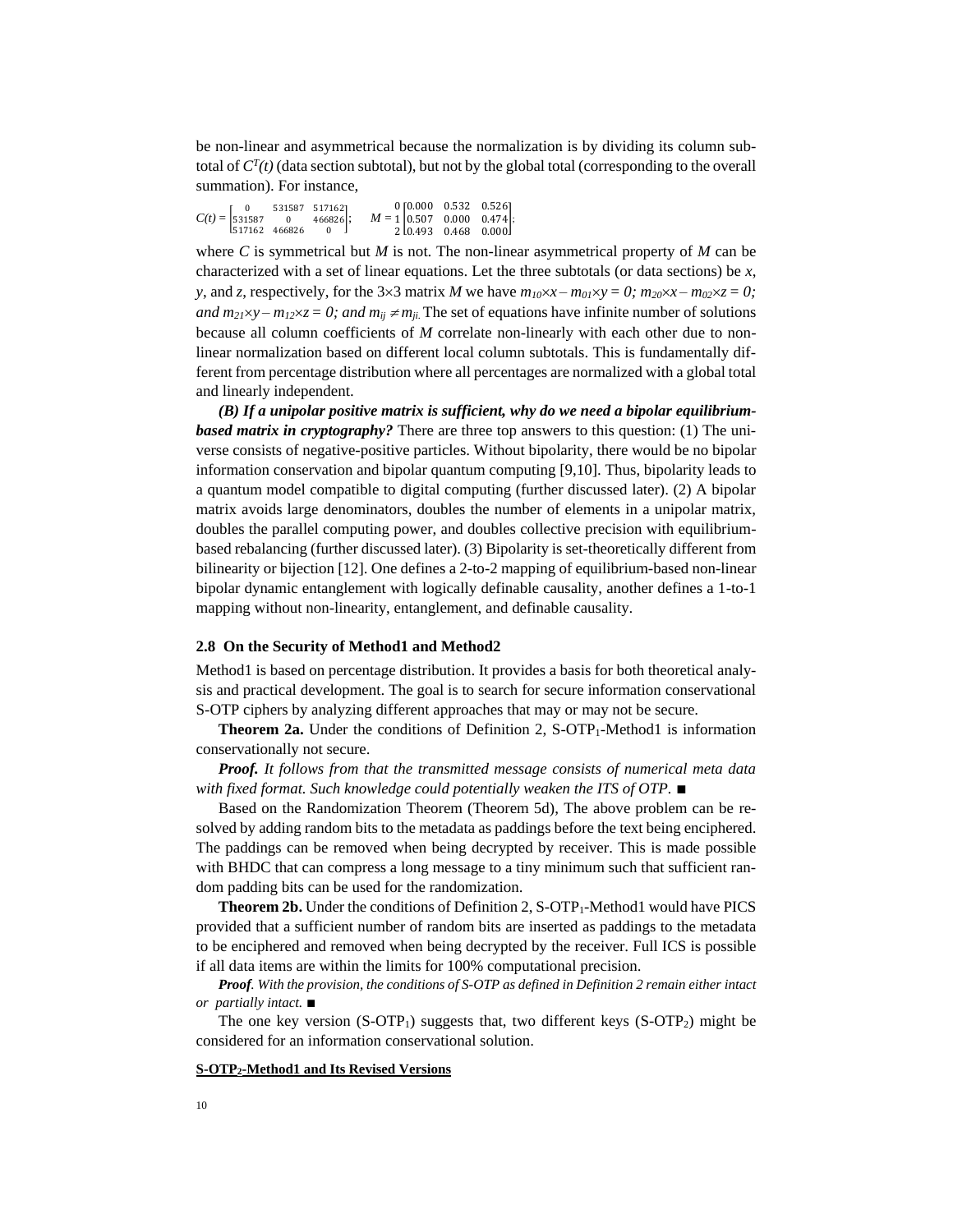- *(1) S-OTP*<sub>2</sub>*-Mehrod1: Use key K<sub>1</sub> to encipher the summation*  $X = \sum_i x_i$  *to X'; Use key K<sub>2</sub> to encipher the text of {* $x_i/X$ *} to {* $x_i/X$ *}'; Transmit the packaged pair {X', {* $x_i/X$ *}'} without key reuse;*
- *(2) S-OTP2-2-Mehrod1: First, use a random number of bits specified in key K<sup>1</sup> as random paddings for altering the numerical format of {X, {* $x_i/X$ *}} to {X, {* $x_i/X$ *}' (See Theorem 1d.); Then, use K<sub>2</sub> as a key to encipher {X, { /X}}' to {X, { /X}}''; Transmit {X, { /X}}''.*

**Theorem 3a.** Under the conditions of Definition 2, S-OTP<sub>2</sub>-Mehrod1 is information conservationally not secure*.*

*Proof. It follows the proof of S-OTP1-Mehrod1.* ∎

**Theorem 3b.** Under the conditions of Definition 2, S-OTP<sub>2-2</sub>-Mehrod1 is information conservationally secure for ICS or PICS based on precision limitation*.* 

*Proof. With sufficient random bits as paddings specified by the first key and a regular second key, the message and its format are randomized and concealed in an unbreakable pad that does not weaken the security of OTP. However, the message only partially preserve original information beyond the limit of precision.* ∎

Evidently, if a percentage distribution  $\{x_i/X\}$  is replaced with an information conservational matrix *M* we will have different 1-key or 2-key versions of S-OTP-Mehrod2 with similar security conditions as that of S-OTP-Mehrod1.

# **3 ANALYSIS AND OPTIMIZATION—TOWARD SECURE POST-QUANTUM CRYPTOGRAPHY**

#### **3.1 Minimal BQCA Theorem**

**Theorem 4.** Mehtod1 is the minimal case of Method2*.* 

*Proof. Mehtod2 entails an N square matrix multiplied by a column vector in an information conservational BQCA. When N is reduced to N1, the matrix becomes a column vector of percentage distributions*  $w_i = \{x_i/X\}$  *summing up to 1.0, the single number must be the summation* X of *N sections, such that the column vector multiplied by a single element matrix results in a column vector energy/information distribution { }. The Matrix multiplication can be deemed the minimal BQCA which requires a final equilibrium state be reached in a single step with high precision such as* 

$$
\begin{pmatrix} w_0 \\ w_1 \\ w_{i+1} \\ w_n \end{pmatrix} [X] = \begin{pmatrix} x_0 \\ x_1 \\ x_{i+1} \\ x_n \end{pmatrix} . \blacksquare
$$

Theorem 4 proves that Method1 is suitable for reducing network traffic, and Method2 can be used for computational precision. Theorems 1-4 provide a basis for applicability and efficiency analysis of a new crypto paradigm using either Method1 (percentage distribution) or Method2 (information conservational matrix) or a combination of the two. Based on IEEE binary64-128-256 standard, double precision floating-point format provides us an upper limit for long messages. Major considerations are on the key length for enciphering both the math summation and the percentage distribution. According to IEEE binary64 standard, exponents range from  $-1022$  to  $+1023$  that allows the representation of numbers between 10−308 and 10<sup>308</sup>, with full 15–17 decimal digits precision. By compromising precision, it allows even smaller values up to about  $5 \times 10^{-324}$ . Using IEEE binary 128 or 256, a significantly larger portion of the information can be preserved.

# **3.2 Applicability and Efficiency of Method1**

Using S-OTP<sub>2-2</sub>-Method1, the percentage distribution  $\{x_i/X\}$  needs to be enciphered, where each double precision floating-point number  $x_i/X$  requires 64 bits for IEEE binary64. While a  $1M = 2^{20}$  bits message needs an impractical same length OTP key, if the 1M-bit message is divided into 512-bit sections, the division leads to  $N = 2^{20}/2^9 = 2^{11}$  data sections with a math summation less than  $512+11 = 523$  bits. N =  $2^{11}$  double precision floatingpoint numbers are needed for the percentage distribution  $\{x_i/X\}$  that entails  $2^{11}2^6 =$  $2^{17}$ =128k-bit key length. A 128k+523-bit key is a nearly 8-fold reduction in key length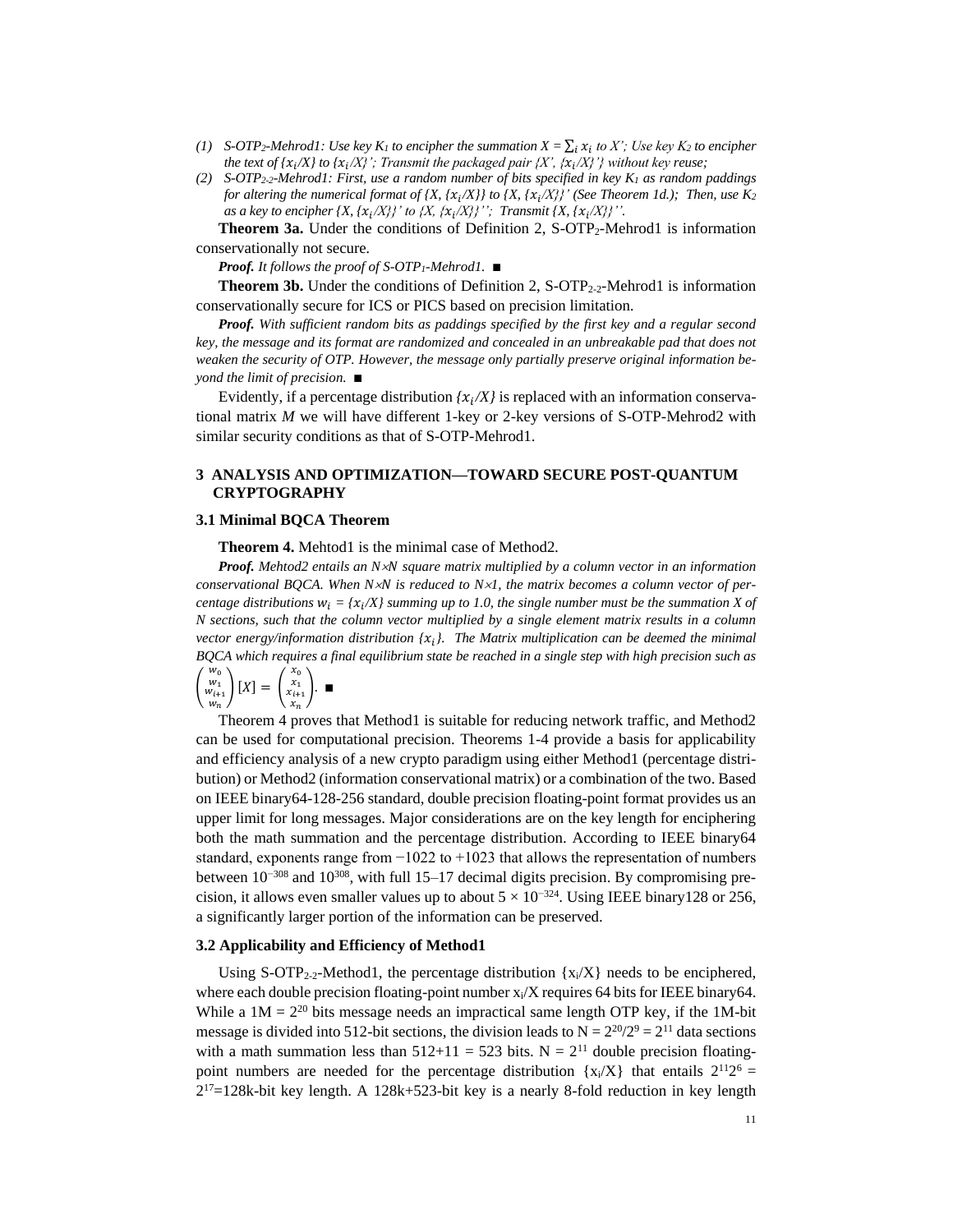compared with the message length. The upper limit of the exponent is  $+1023$  for signed integers based on IEEE binary64. At the limit, the key length saving approaches 16-fold. It seems to be a clean solusion. But, there are still unsolved problems. First, 128K+523 bits data plus  $K_I$  for random paddings is still too long to be a practical key length. Second, when the grand total is huge, the percentage distribution will have a precision problem because a percentage is normalized by the grand total as the denominator.

# **3.3 Applicability and Efficiency of Method2**

While for 1M-bit long messages the key length requirement for OTP is not practical, it is much less a problem with percentage distribution using Method1, but still a problem with Method2. A 1M-bit message divided into 2K 512-bit sections would need a  $2^{11}\times2^{11}$ sparsely populated information conservational matrix *M*. Assuming each column has an average of no more than 8 non-zero elements in 64-bit double precision floating-point format plus one index that leads to  $8 \times 64 = 2^3 \times 2^6$  bits per column. A total of  $8 \times 64 \times 2^{11} = 2^{20}$  bits plus a 513-bit summation need to be transmitted in ciphertext—more than the original 1M bits.

While Method2 is inefficient and impractical, its information conservational property is still quite attractive. In terms of digital computing, its column-major normalization does not use the grand total but a much smaller section subtotal as the denominator and a much smaller sender designated percentage of a subtotal as the numerator. Remarkably, it can divide-and-conquer the high precision requirement into lower precision requirement. On the quantum side, its equilibrium-based rebalancing property reflects the bipolar reality of particle-antiparticle coexistence [9-12].

# **3.4 Hierarchical Optimization**

Without entirely enciphering both a summation and its percentage distribution or matrix *M*, Method1 and Method2 cannot achieve ICS. Since enciphering matrix *M* does not reduce key length, S-OTP<sub>2-2</sub>-Method1 is a candidate for hierarchical scalability as in Fig. **4** based on IEEE binary64.



## Figure 4. A 3-Level Hierarchy of S-OTP<sub>H</sub> for 1M bits

12 First, we assume that  $1M = 1048576$  bits data divided into 1048 1000-bit sections. We would have a maximum of 1012-bit summation X associated with a  $1048\times64 = (2^{10} + 24)$  $\times 2^6 = 2^{16} + (24 \times 2^6) = 64K + (16+8) \times 2^6 = 64K + 1K + 512$  bits percentage distribution D. The summation can be converted to a 64-bit double precision floating-point number. The pair  $\{X, D\}$  would consists of  $64K + 1K + 576$  bits = 67136 bits. Second, the 67136 bits can be divided into 67 of 1002-1003-bit sections. That leads to 67 of 64-bit double precision floating-point numbers for the percentage distribution plus a maximum of 1008 bit summation. Again, the summation can be converted to a 64-bit double precision floating-point number. The 67+1 double precision numbers need  $68\times64 = 2^{12} + 256 = 4K + 256$ bits. Third,  $4K + 256$  bits can be further scaled to  $1K$ -bits plus  $K<sub>l</sub>$  as a less than 1K-bit randomizer to result in a 2K-bit key  $K_2$ . Evidently, due to the short length the two keys are no longer a drawback. Formally, we have  $S\text{-}OTP_H\text{-}Method1$ . Similarly, 1 Gaga bits = 1K Mega bits that entails a larger hierarchy.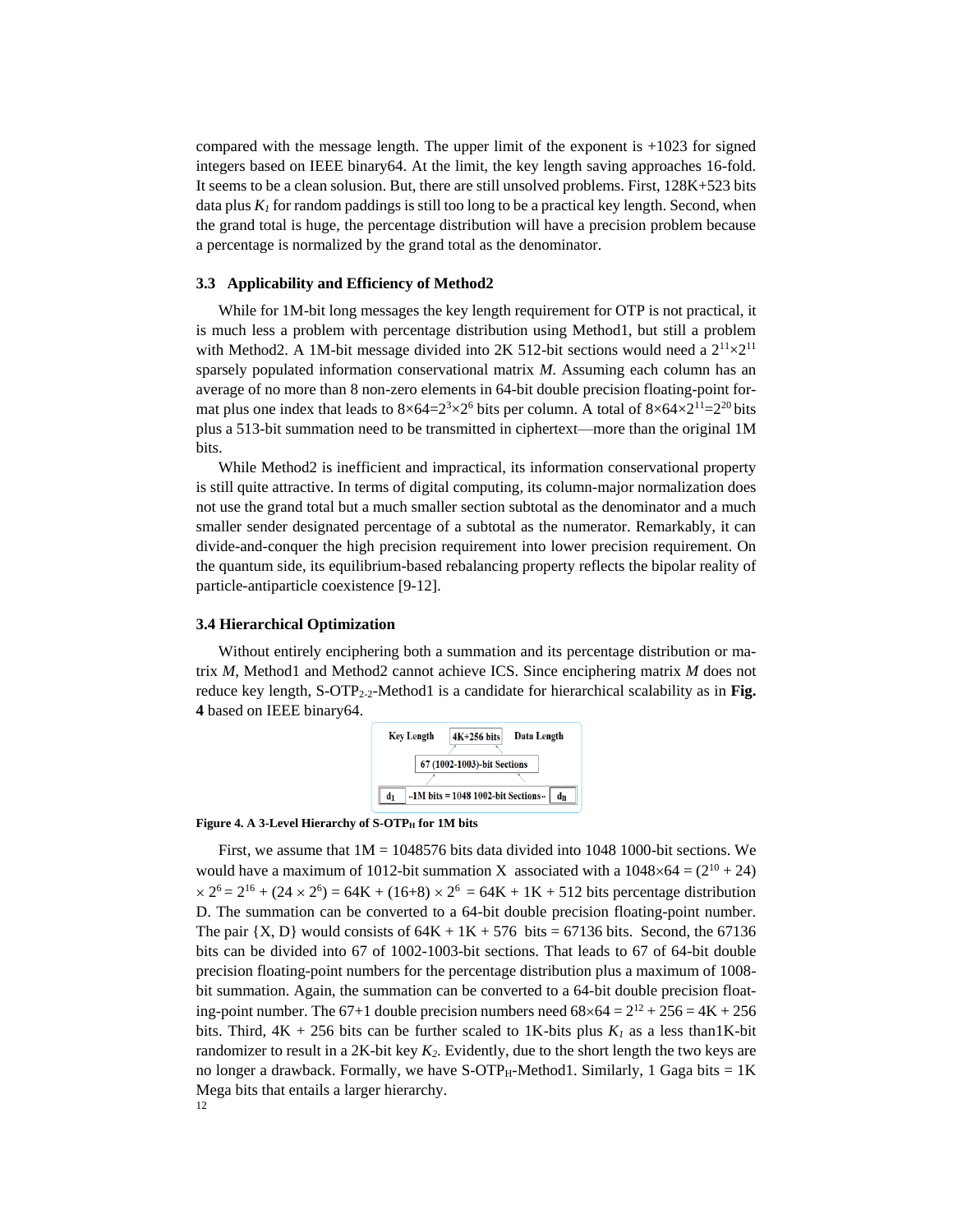#### **S-OTPH-Method1**

For every 1M bits of data to be transferred, assume sender Alice and receiver Bob share two private keys *K<sup>1</sup>* and *K<sup>2</sup>* distributed through QKD.

#### **Part I – Encryption: Use BHDC to achieve S-OTP**

- *(1) L=1; if the data length is short enough for an OTP cipher key, print message "Please use OTP without hierarchy";*
- *(2)*  $L=L+1$ ; determine summation  $X = \sum_i x_i$  and derive the percentage distribution  $D=\{x_i/X\}$ ;
- *(3) If the data is too long for an OTP cipher key and its length is reducible (>minimum), go to Step (2);*
- *(4) If the data is too long for an OTP cipher key and its length is unreducible, stop and restart with different number of scalable pads;*
- (5) Apply S-OTP<sub>2-2</sub>-Method1 to encipher  $\{X,D,L\}$  to  $\{X,D,L\}'$  with key  $K_I$  for sufficient random pad*dings and K<sup>2</sup> as a cipher key;*
- *(6) Transmit the ciphertext {X,D,L}'' to the receiver.*

#### **Part II – Decryption: Use BBIR to recover the message**

- (1) *Decipher {X,D,L}'' to {X,D,L} with*  $K_2$  *and*  $K_1$ ;
- *(2) Use X and D to find next layer {{* $x_i$ *}, D}, L = L-1, if L>1, repeat step (2) until L = 1;*
- *(3) Cast {xi} to string format {di};*
- *(4) Recover the original message or data set D by concatenating {di}.*

**Theorem 5**. Under the conditions of Definition 2, S-OTP<sub>H</sub>-Method1 has PICS or full ICS if computation is within precision limit.

*Proof. It follows from the proofs of Theorem 1d, 2b and the security of S-OTP2-2-Method1.* ∎

# **3.5 Collective Precision**

While Method1 uses percentage distribution, Method2 uses information conservational encryption. In Method1 each data section depends on a single percentage resulted from linear normalization by a grand total. When the data length is long, Method1 will have a precision problem. In Method2, each data section depends on all columns of matrix *M* resulted from column-major normalization by much smaller subtotals where percentage distribution is not directly calculated using the grant total. If each column has an average of  $n > 2$  non-zero numbers, the precision requirement is *n*-times smaller. The larger the number *n* the more parallelism in high precision decryption. When *n* equals *N*, Method2 reaches maximum parallelism with *N*-fold precision enforcement for a positive matrix *M* and *2N*-fold for a bipolar matrix *M.* This observation leads to the inception of information conservational *collective precision*.

**Observation 1: Asymptoticity**. If *M* is information conservational, BQCA  $E(t+1) = M$  $\times$  *E(t)* is asymptotic to an equilibrium state determined by *M* [9,10].

**Observation 2: Information Conservational Computing and Cryptography.** If an original message *D* is converted to an energy/information total *E* through a BQCA transformation, the information conservational matrix *M* of the BQCA can serve as a key to decode the total information to the original message D in the receiver side [9]. However, to encrypt and transmit matrix *M* will cost more than to encrypt and transmit the original message. Thus, Method1 is more efficient than Method2 for encryption and transmission, but only Method2 can enable collective precision and efficient decryption.

**Theorem 6.** If *M* is information conservational, BQCA  $E(t+1) = M \times E(t)$  can be used to derive the percentage distribution in an equilibrium state determined by the BQCA.

*Proof. Given 100 (percent), Theorem 6 follows the asymptoticity theorem [9] directly (see example in Fig. 1e ).* ■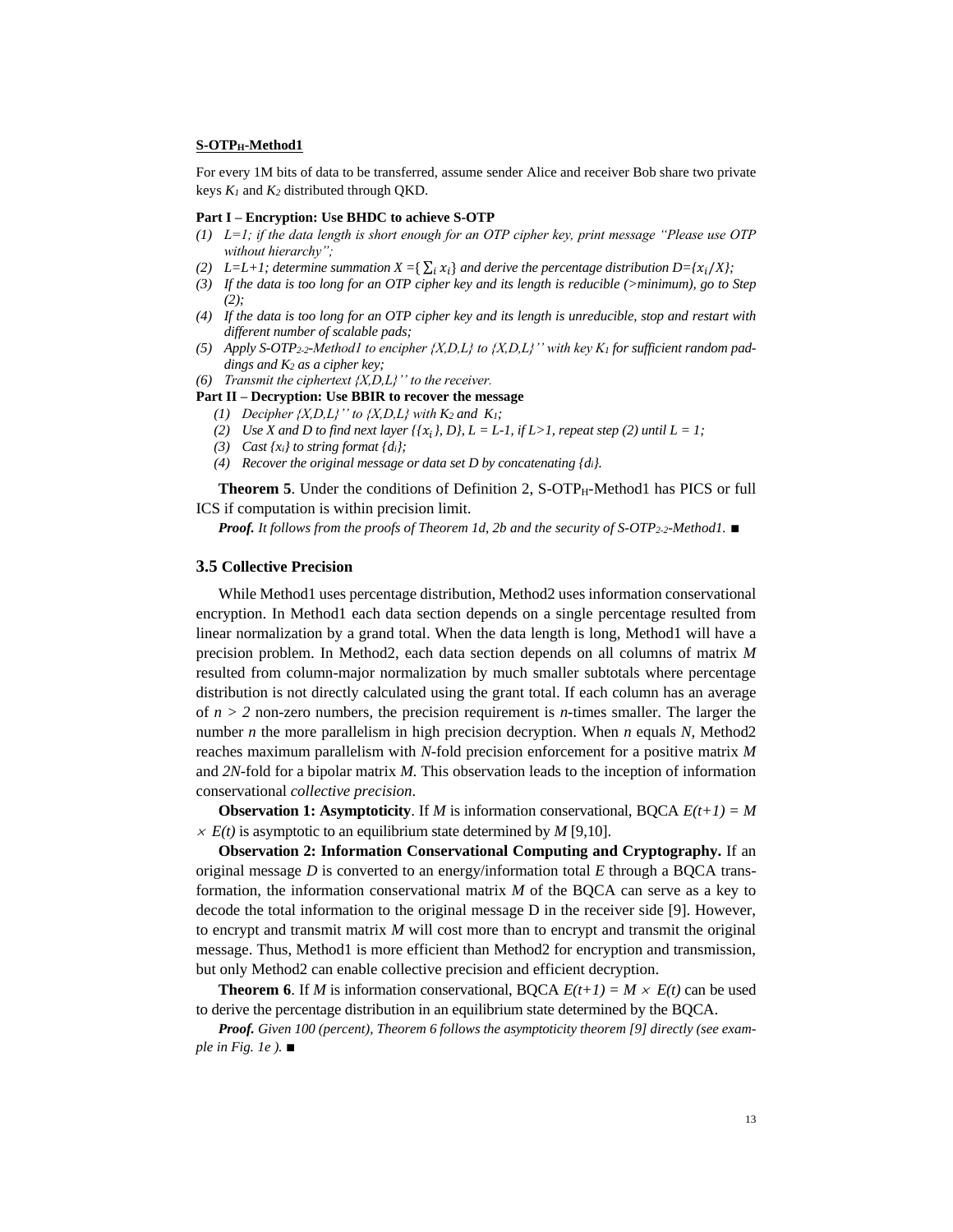**Theorem 7**. A percentage distribution of *N* divisions can be converted to an *NN* (unipolar or bipolar) information conservational matrix *M* for collective precision with maximum parallelism such that *M* is information conservational and BQCA  $E(t+1) = M \times E(t)$ is asymptotic to an equilibrium state.

*Proof. Notice that M is normalized and information conservational but not unique. Theorem 7 follows from* (  $\begin{array}{c} w_0 \\ w_1 \\ w_{i+1} \\ w_n \end{array}$  $[E] =$  (  $\begin{array}{c} w_0 E \\ w_1 E \\ w_{(i+1)} E \end{array}$  $w_n E$ ) *because* (  $\begin{array}{c} w_0 \\ w_1 \\ w_{i+1} \\ w_n \end{array}$ ) *is strictly proportional to* (  $\begin{array}{c} w_0 E \\ w_1 E \\ w_{i+1} E \\ w_n E \end{array}$ ). *That is, M can be derived from either of them* ∎

Based on the above findings we can conclude that, on the sender side, matrix *M* can be used for determining the percentage distribution with *N-2N fold* reduction of precision requirement due to column-major normalization (Re. Eq. (3)). On the receiver side, *M* can be used to decrypt a big total to subtotals (or data sections) with collective precision in a reverse way (**Fig. 1b** and **Fig. 3b**). Thus, Method1 and Method2 can be used in a combination. Method2 focuses on collective precision with ICC; Method1 focuses on secure and efficient data transmission, that lead to the block diagram design in Fig. 5 impact factor followed by an optimized algorithm that combines the advantages of Method1 and Method2 while eliminating their drawbacks.



**Figure 4. Sender and Receiver**

#### **S-OTPH-Method1+2**

For every 1M bits of data to be transferred, **a**ssume sender Alice and receiver Bob share two private keys *K<sup>1</sup>* and *K<sup>2</sup>* distributed through QKD.

#### **Part I – Sender Side: Use BHDC to achieve S-OTP**

- *(1) L=1; if the data length is short enough for an OTP cipher key, print message "Please use OTP" without hierarchy;*
- *(2)*  $L=L+1$ , compute summation  $X = \sum_i x_i$ , derive information conservational matrix M, and deter*mine percentage distribution D={* $\chi_i$ */X} with BQCA E(t+1) = M* $\times$ *E(t) (see Fig. 1e);*
- *(3) If the data is too long for an OTP cipher key and its length is reducible (>minimum), go to Step (2);*
- *(4) If the data is too long for an OTP cipher key and its length is unreducible, go to Step (2) with a smaller N such that 0<i<N and N2;*
- *(5) Apply S-OTP2-2-Method1 to encipher {X,D,L} to {X,D,L}'' with key K<sup>1</sup> for sufficient random paddings and K<sup>2</sup> as a cipher key;*
- *(6) Transmit the ciphertext*  ${X,D,L}$ *'' to the receiver.*
- **Part II – Receiver Side: Use BBIR to recover the message**
- *(1) Decipher*  $\{X,D,L\}$ " *to*  $\{X,D,L\}$  *with*  $K_2$  *and*  $K_1$ ;
- *(2) Construct information conservational matrix M from D;*
- *(3) Use X and M in a BQCA to find next layer*  $\{ \{x_i\}, M \}$ *, L=L-1;* if L>1, repeat step  $(3)$  until L=1;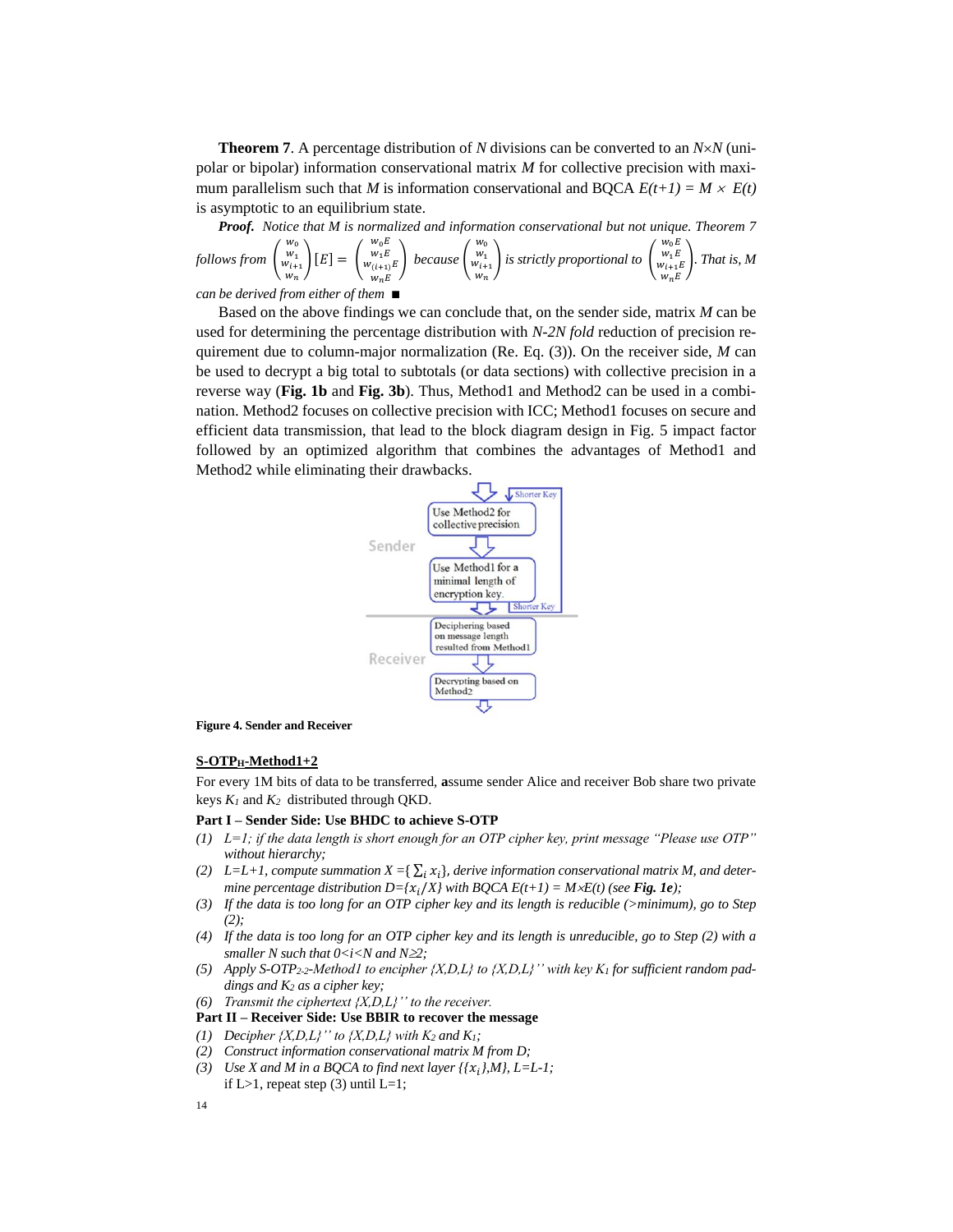- *(4) Cast {xi} to string format {di};*
- *(5) Recover the original message or data set D by concatenating {di}.*

**Theorem 8.** Under the conditions of Definition 2,  $S\text{-}OTP_H\text{-}Method1+2$  has PICS or full ICS if computation is kept within the precision limit.

*Proof.* Since Method2 is only used for collective precision on the sender side and parallel de*cryption on the receiver side, the theorem follows from the proof of Theorem 1d, 2b and the security of S-OTPH-Method1.* ∎

#### **3.6 Transmitting Large Dada Sets**

With  $S-OTP_H-Method1+2$  a large data set can be serialized as a number of Mega bits S-OTP pads, and each Mega bits can be securely transmitted with a 2K-4K bit short key that is practical with QKD while a 1M bit key with the same length as the message is obviously not practical.

Furthermore, noticing that **S-OTPH-Method1** and **S-OTPH-Method1+2** are defined for every Mega bits of data. The data, however, can be original message or intermediate compressed data toward a tiny minimum. Thus, the methods can be hierarchically extended to work for every Gaga or every Tega bits of data.

**Theorem 9.** A significantly larger data set does not necessarily require a significantly longer key for PICS with partial information conservation.

*Proof. It follows the Reachability of Minimum Theorem with BHDC.* ■

#### **3.7 A Consequence of Collective Precision**

Collective precision adds a number of new features to hierarchical S-OTP. On the sender side, it can be used for testing everything efficiently and precisely to guarantee that the receiver side will get the correct message or partial message. On the receiver side it can be used to decrypt a summation efficiently with collective precision and in massive parallelism colluding with the sender side through public protocols based on data length and number of divisions N. These are necessary auxiliary functions.

It can be observed that the percentage distribution  $\frac{f^2}{X}$  is a major contributor to the key length requirement of S-OTP. If it does not have to be enciphered but transmitted in plaintext, we only need to cipher a short summation with a much shorter key. If 1Gaga bits divided into 1K mega divisions, each 1Mega division results in a 64-bit double precision summation, 1G bits with 1K such summations would only need 64K bits to be ciphered. Of course, the summations can be hierarchically scaled further to a minimum.

Now, with collective precision, we have the challenging question: *Can the percentage distribution {xi/X} be securely transmitted in plaintext if {xi} are double precision floatingpoint numbers due to the reuse of a double precision floating-point key in multiplication or division operation instead of XOR?*

Whereas this paper has assumed that a transmitted message as a long binary integer *L* is divided into smaller integers  $\{x_i\}$ , and their summation is also an integer  $X = \sum_i x_i$ . Evidently, *X* can be guessed by attackers with a trial-error method to break S-OTP if an integer key is reused for  $\{x_i\}$  without encrypting the percentage distribution  $\{x_i/X\}$ . Now with collective precision, floating point decimals can be used instead of integers.

Collective precision makes it possible to use double precision floating-point decimals as a reusable key for non-linear multiplication, division, addition, and/or subtraction. Such non-linear operations lead to decimal precision that cannot be guessed without knowing the reusable key—a double precision floating-point decimal. The summation of these decimals results in another double precision floating-point decimal that can be encrypted as an S-OTP pad. In this case, the percentage distribution  $\frac{x}{X}$  could be misleading to attackers,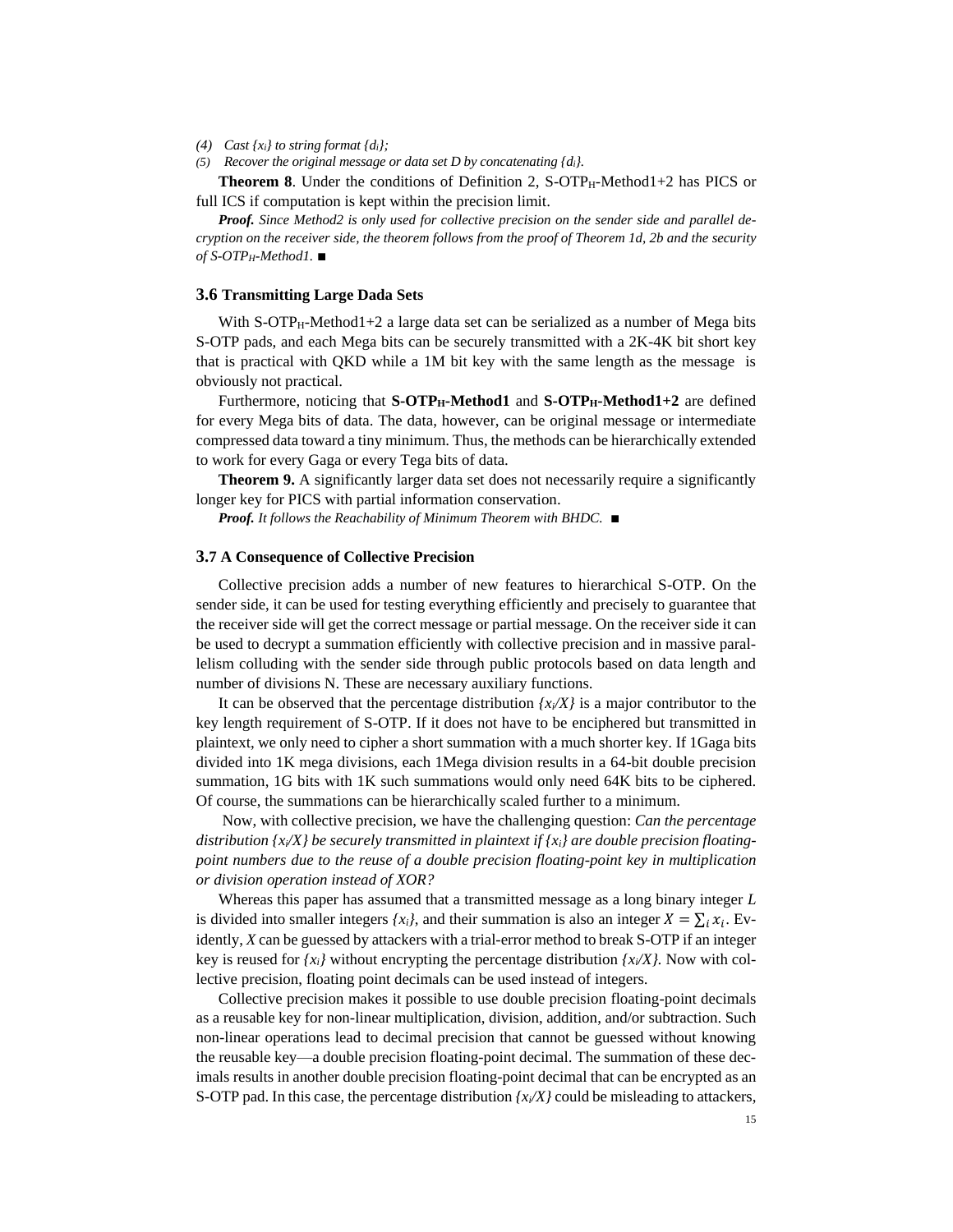and the final summation could be unguessable with a trail-error method due to floating point decimal precision and non-linear operation with a decimal key. This leads to the hypothesis for future research.

**Hypothesis:** *With double precision floating-point decimals for collective precision, the percentage distribution {xi/X} in S-OTP can be securely transmitted in plaintext provided that (a) {xi/X} is not the actual percentage distribution but a misleading to attackers; (b) the summation*  $X = \sum_i x_i$  *is enciphered as an unbreakable summation.* (*Remark: This hy*pothesis could close a loophole in the proof of Theorem 8 of ref. [9]. However, it may not reduce network traffic within the limit of computational precision.)

#### **4. QUANTUM CRYPTO MACHINERY**

While we so far only assumed partial information conservation, collective precision suggests that Method2 is suitable for research/development of bipolar quantum-digital machinery for full information conservation. While unipolar values are preferred by digital machines, the bipolar nature of S-OTP-Mehtod2 makes it suitable for developing quantum machinery with equilibrium-based bipolar quantum rebalancing and information conservation (**Fig. 6**). Encryption would be unnecessary for quantum computing and communication [8]. The quantum machine in **Fig. 6(a)** can be used, theoretically, in decryption for digital communication. Each column of an  $N\times N$  matrix *M* may have a maximum of N nonzero bipolar elements for maximum parallelism. If  $N=1K$  or 2K, a math distribution among N sectors can be determined in one procedure on the sender side; or an information total can be quantum rebalanced to N subtotals in parallel without using percentage distribution.

While the bipolar quantum crypto machine seems to be "far-fetched" in terms of quantum-digital compatibility, a newly reported discovery of a class of subatomic particles (fermions) [20] named Angel Particles injected new life into this line of research. The new discovery is a family of particles that are their own antiparticles. These family of particles are expected to make quantum computing more practical and powerful. It strengthens the ontological basis of equilibrium-based bipolar quantum rebalancing. **Fig. 6(a)** shows the draft of a bipolar quantum-digital crypto machine. **Fig. 6(b)** shows bipolar quantum teleportation. **Fig. 6(c)** shows a bipolar qubit register. The dream machinery forms a quantum intelligence paradigm or  $S$ -OTP<sub>0</sub> for further research.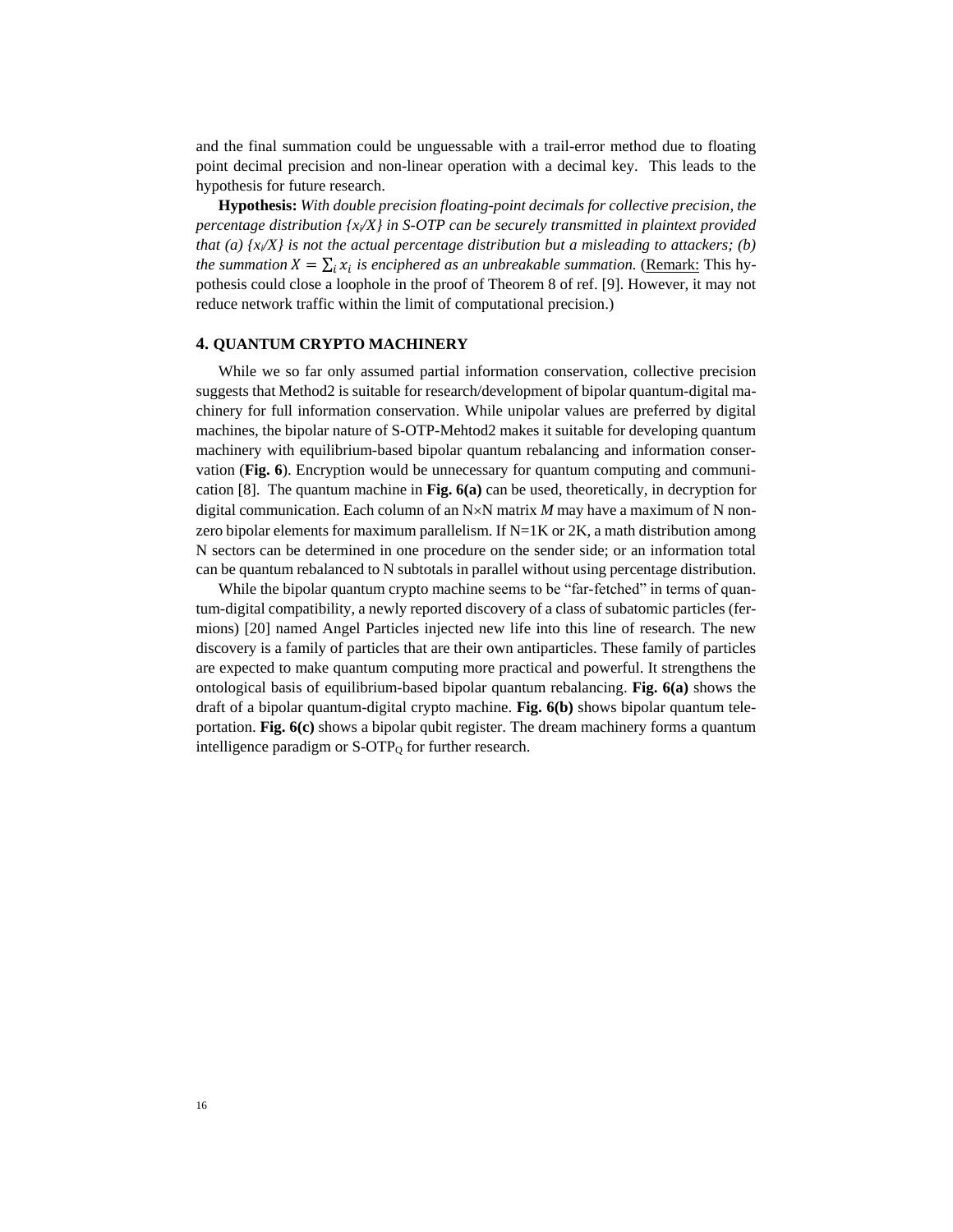

**Figure 6. (a) Bipolar quantum-digital (BQD) computing; (b) Bipolar quantum teleportation (BQT); (c) Bipolar qubit register [15,21]**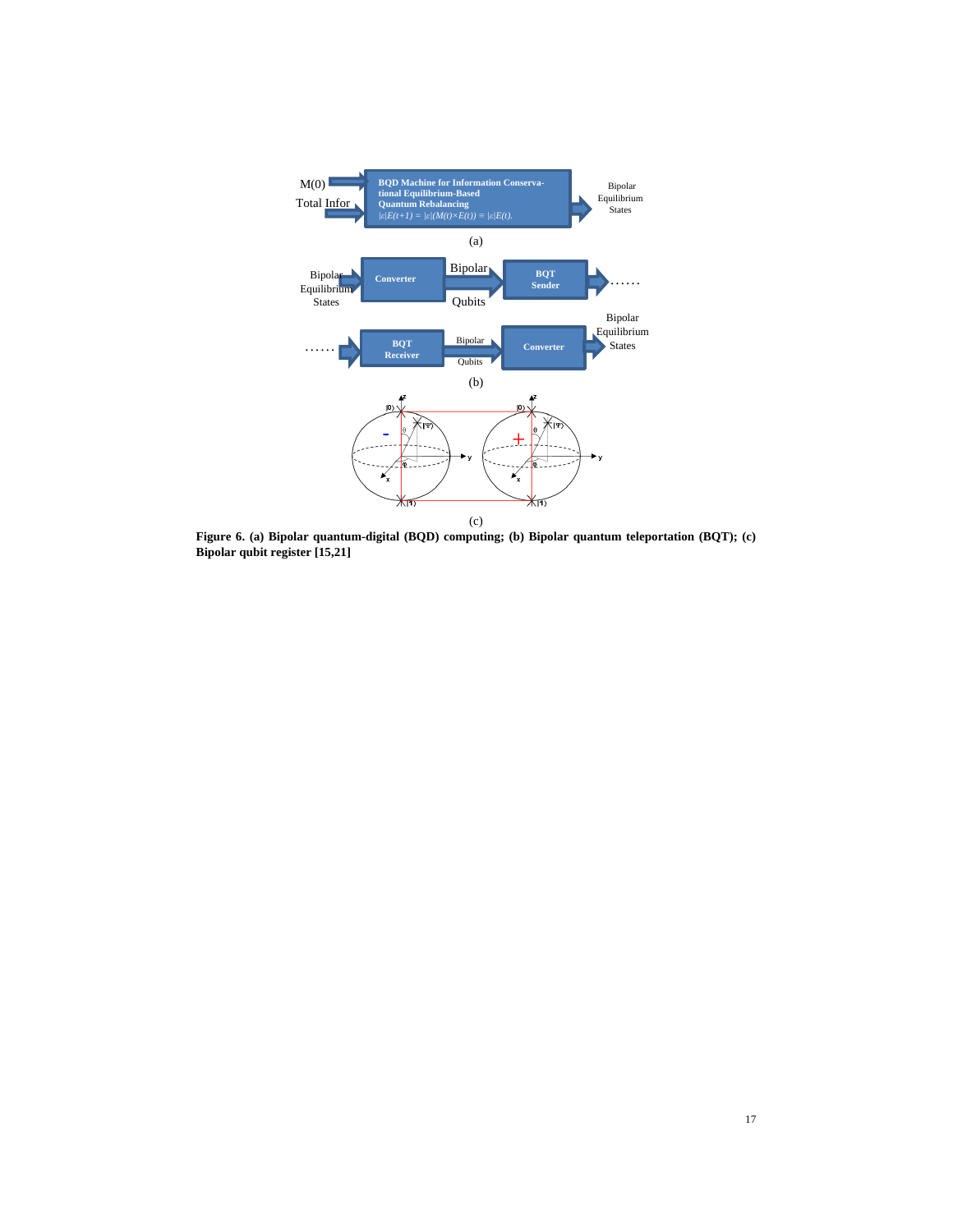# **5 CONCLUSIONS**

S-OTP has been presented based on ICC and BHDC. Security conditions have been established. Collective precision has been proposed. It has been shown that

- *(1) BHDC can reduce key and data length to a tiny minimum with partial information conservation.*
- *(2) S-OTP makes it possible for transmitting long messages or large data sets with PICS for partial information conservation.*
- *(3) Full ICS is shown possible if computation is limited within 100% precision at the expense of network traffic.*
- *(4) Math summation without using big primes makes S-OTP quantum proof to quantum factorization (cf. [1, 9, 22-27]).*
- *(5) ICC can be massively parallel, accurate, efficient, and suitable for developing quantumdigital compatible machinery with collective precision for full information conservation.* Whereas OTP is prevented from being widely used by its key length requirement, S-

OTP gets around the problem through ICC to explore some boundariess and possibilities. Thus, the S-OTP paradigm qualifies itself as a unique extension from ITS to ICS/PICS for post-quantum cryptography (Fig. 7) with full or partial information conservation. Its significance lies in the opening of a different approach to a difficult problem.

**Floor-roof mysteries**. According to the floor-roof theory of science [17], ITS of OTP is developed based on information theory rooted in probability and statistics—a floor of modern science; ICS/PICS of S-OTP is a set-theoretic development rooted in bipolar dynamic equilibrium—a roof of modern science. Thus, this work has opened some major challenges. Among them are the following floor-roof mysteries for future research:

- *(1) Is ICS an information theoretic extension to ITS?*
- *(2) Is S-OTP just OTP plus data compression and there is nothing new?*
- *(3) Could S-OTP become fully scalable with quantum digital machinery?*
- *(4) Could modern science, such as modern physics and information theory [6], have been like a well-founded building with a floor of observable being and truth but with a missing roof for equilibrium and information conservation [9,10,16,17]?*

**Floor-roof assertions**. While the above mysteries are left for future research, we have the following floor-roof assertions:

- *(1) Can the floor perform some functions not performed by the roof? The answer is definitely YES.*
- *(2) Can the roof perform some functions not performed by the floor? The answer is definitely YES.*
- *(3) Can information conservational security on the roof solve some unsolved problems by information theoretic security on the floor? The answer should be LOGICALY YES.*

The significance of this work lies in the opening of a holistic ICC approach. This study suggests two future directions of ICC: (1) scale the OTP key length at the expense of limited increase of network trafic for full information conservation; (2) develop a type of quantum cypto machinery for full information conservation (Fig. 7)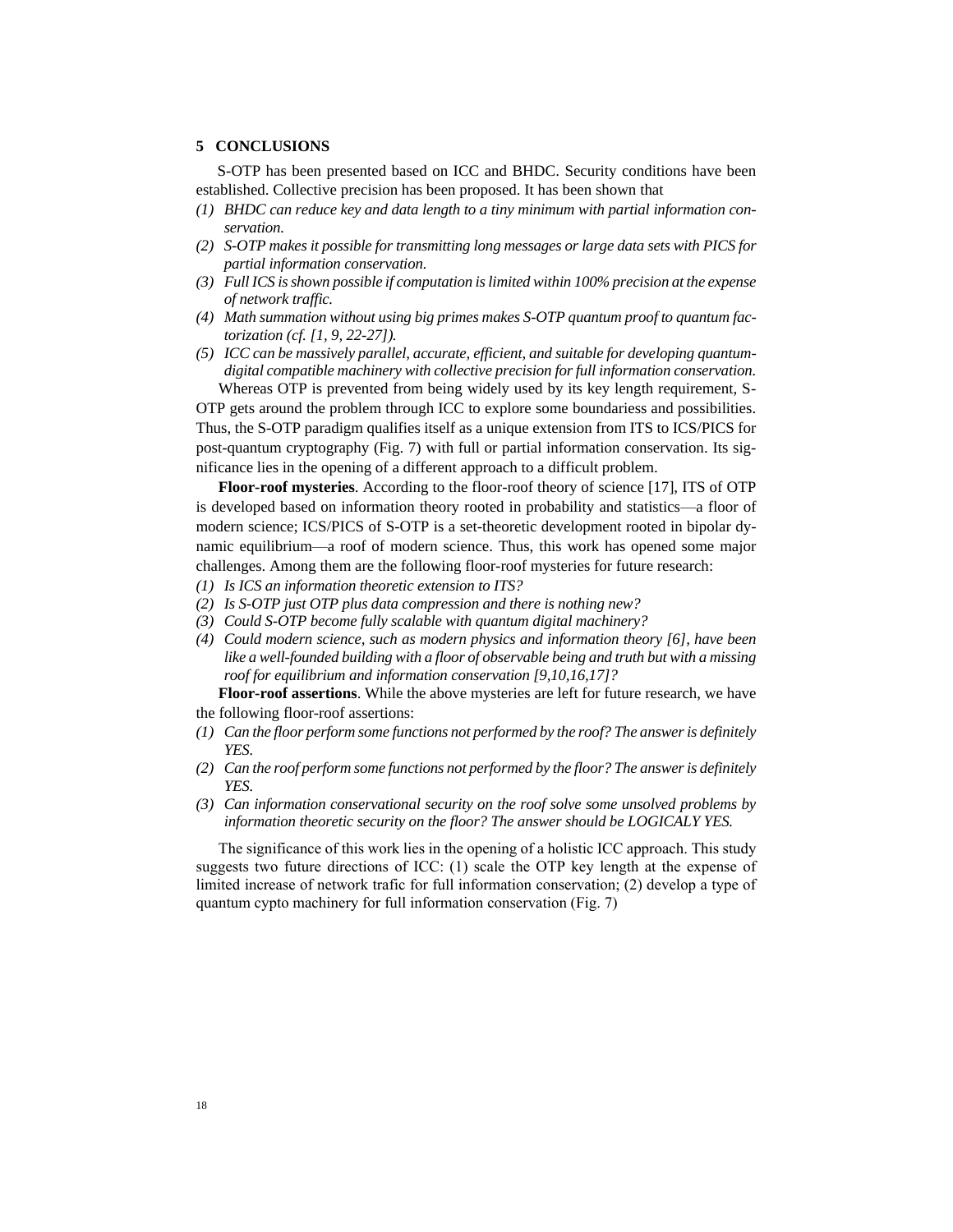

**Figure 7. Road to information conservational security**

#### **REFERENCES**

- [1] P. Shor (1994). Algorithms for quantum computation: Discrete logarithms and factoring. *Proc. 35th Annual Symposium on Foundations of Computer Science*, 1994, 124-134.
- [2] Daniel J. Bernstein & Tanja Lange (2017). Post-quantum cryptography. *Nature,* volume549, pages188–194 (14 September 2017)
- [3] F. Miller (1882). *Telegraphic code to insure privacy and secrecy in the transmission of telegrams.* C.M. Cornwell*.*
- [4] S. Bellovin, M. Steven (2011). "Frank Miller: Inventor of the One-Time Pad". *Cryptologia* **35** (3): 203– 222.
- [5] C. Shannon (1949). "Communication Theory of Secrecy Systems". Bell System Technical Journal **28** (4): 656–715.
- [6] C. Shannon *(1948).* "A Mathematical Theory of Communication." *Bell System Technical Journal. 27 (3):379–423.*
- [7] W.-R. Zhang (2018). Scalable One-Time Pad—From Information Theoretic Security to Information Conservational Security. *Technical Report*[. https://eprint.iacr.org/2018/1095.pdf](https://eprint.iacr.org/2018/1095.pdf)
- [8] J. Park (1970). "The concept of transition in quantum mechanics". *Foundations of Physics*. 1: 23-33.
- [9] W.-R Zhang (2017). From Equilibrium-Based Business Intelligence to Information Conservational Quantum-Fuzzy Cryptography — A Cellular Transformation of Bipolar Fuzzy Sets to Quantum Intelligence Machinery. (*IEEE Explore 3/24/2017*) *IEEE Trans. on Fuzzy Systems,* Volume: 26, Issue: 2, April 2018, 656 – 669.
- [10] W.-R. Zhang (2017). Programming the Mind and Decrypting the Universe—A Bipolar Quantum-Neuro-Fuzzy Associative Memory Model for Quantum Cognition and Quantum Intelligence. *Proc. of Int'l J. Conf. on Neural Networks (IJCNN 2017),* Anchorage, Alaska, USA, May 14–19, 2017, 1180 - 1187.
- [11] W.-R. Zhang (2012). YinYang Bipolar Atom An Eastern Road toward Quantum Gravity. *J. of Modern Physics*, 2012, 3, 1261-1271. (open access) DOI: [10.4236/jmp.2012.329163.](http://dx.doi.org/10.4236/jmp.2012.329163)
- [12] W.-R. Zhang (2016). G-CPT Symmetry of Quantum Emergence and Submergence An Information Conservational Multiagent Cellular Automata Unification of CPT Symmetry and CP Violation for Equilibrium-Based Many World Causal Analysis of Quantum Coherence and Decoherence. *J. of Quantum Infor. Sci.*, Vol. 6, No. 2, 2016, pp. 62-97. (open access) DOI: 10.4236/jqis.2016.62008.
- [13] W.-R. Zhang (1998). (Yin)(Yang) Bipolar Fuzzy Sets. *Proc. of IEEE World Congress on Computational Intelligence*, Anchorage, Alaska, May, 1998, Fuzz-IEEE pp835-840.
- [14] W.-R. Zhang and L. Zhang (2004). YinYang Bipolar Logic and Bipolar Fuzzy Logic. *Inform. Sciences*, Vol. 165, 3-4, 2004, pp265-287.
- [15] W.-R. Zhang (2011), *YinYang Bipolar Relativity: A Unifying Theory of Nature, Agents and Causality with Applications in Quantum Computing, Cognitive Informatics and Life Sciences*. IGI Global, Hershey and New York, 2011.
- [16] W.-R. Zhang (2016). Information Conservational YinYang Bipolar Quantum-Fuzzy Cognitive Maps Mapping Business Data to Business Intelligence. *Proc. of IEEE World Congress on Computational Intelligence* – *Fuzz-IEEE*, Vancouver, July 2016, 2279-2286.
- [17] W.-R. Zhang (2018), The Road from Fuzzy Sets to Definable Causality and Bipolar Quantum Intelligence — To The Memory of Lotfi A. Zadeh. To appear, *Journal of Intelligent & Fuzzy Systems* xx (20xx) x–xx. DOI:10.3233/JIFS-172159, IOS Press
- [18] L. A. Zadeh (1965). Fuzzy sets. *Information and Control,* 8(3): 338–353.
- [19] L. A. Zadeh (2006). Fuzzy logic. *Scholarpedia,* 3(3):1766, Created: 10 July 2006, reviewed: 27 March 2007, accepted: 31 March 2008.
- [20] Q. L. He; Lei Pan; Alexander L. Stern; Edward C. Burks; Xiaoyu Che; Gen Yin; Jing Wang; Biao Lian; Quan Zhou; Eun Sang Choi; Koichi Murata; Xufeng Kou; Zhijie Chen; Tianxiao Nie; Qiming Shao; Yabin Fan; Shou-Cheng Zhang; Kai Liu; Jing Xia; Kang L. Wang (2017). Chiral Majorana fermion modes in a